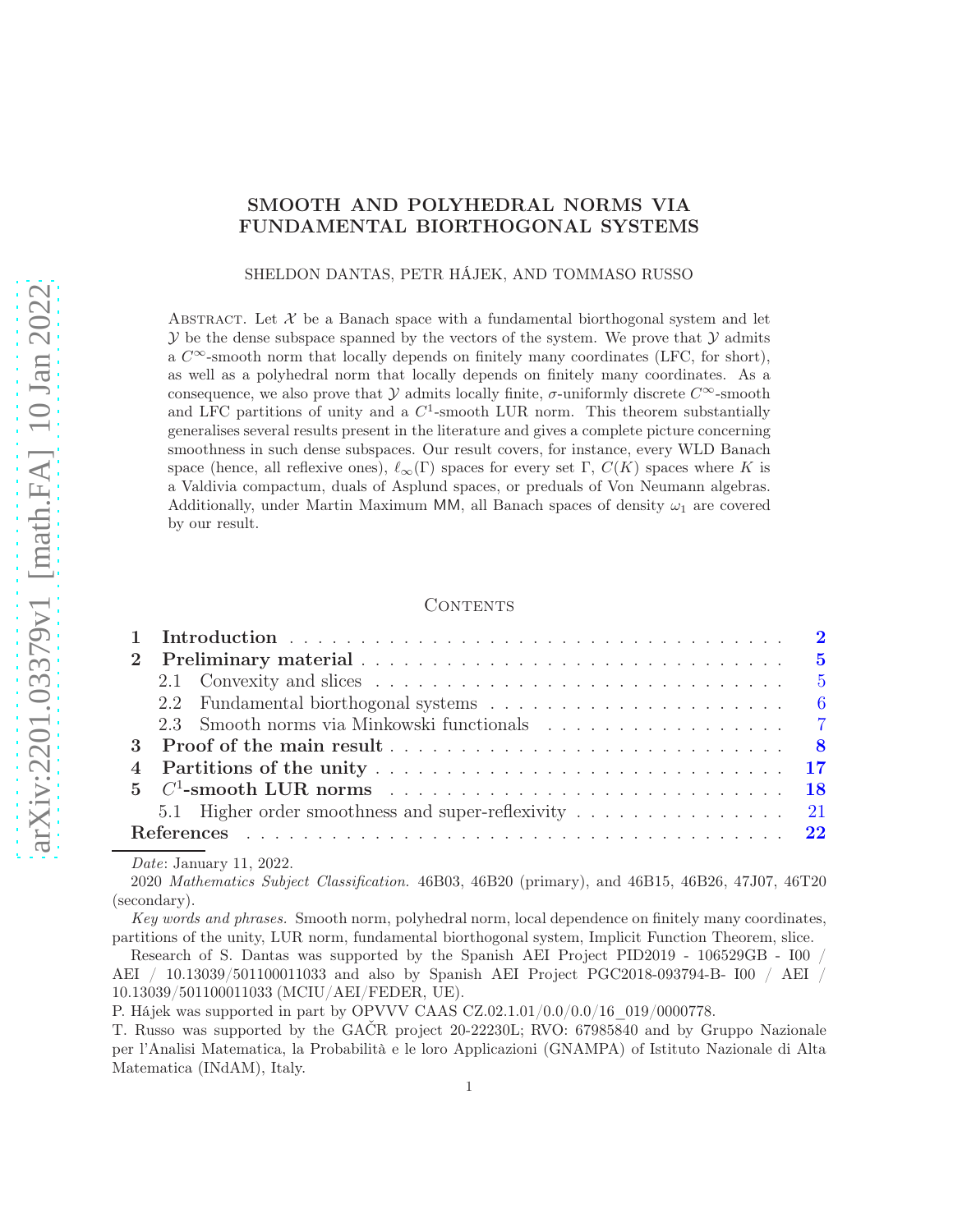#### 1. INTRODUCTION

<span id="page-1-0"></span>The topic of smooth approximation is one of the classical themes in analysis. In the setting of Banach spaces the problem has several aspects, among which: the existence of smooth partitions of the unity, smooth extensions, approximation of continuous or Lipschitz functions by smooth ones, smooth renormings, approximation with smooth norms, study of polynomials and spaces of polynomials, and so on. For an introduction to these directions of research we refer to the monographs [\[14,](#page-21-1) 17, [27,](#page-22-0) 47].

It is by now a well-known fact that the existence of a smooth norm (or more generally a smooth bump) on a Banach space  $\mathcal X$  has several deep structural consequences for the space. For example, the presence of a  $C<sup>1</sup>$ -smooth bump implies that the space is Asplund, [\[16\]](#page-21-2); the presence of an LFC bump yields that the space is a  $c_0$ -saturated Asplund space, [\[21,](#page-22-1) [46\]](#page-23-0); if  $\mathcal X$  admits a  $C^2$ -smooth bump, then it is either super-reflexive or it contains a copy of  $c_0$ , [\[20\]](#page-22-2); finally, if  $\mathcal X$  admits a  $C^{\infty}$ -smooth bump and it contains no copy of  $c_0$ , then it has exact cotype  $2k$ , for some  $k \in \mathbb{N}$ , and it contains  $\ell_{2k}$ , [11]. Each of these results involves at some point the completeness of the space  $\mathcal{X}$ , most frequently via the appeal to some form of variational principles, such as the Ekeland variational principle [\[15\]](#page-21-3), Stegall's variational principle [\[54\]](#page-23-1), the Borwein–Preiss smooth variational principle [\[8\]](#page-21-4), or the compact variational principle [\[12\]](#page-21-5). It is therefore unclear whether any, possibly weaker, form of the above results could be valid for general normed spaces. In this direction, it was pointed out in  $[3, p. 96]$  that it is not known whether X is an Asplund space provided the set where its norm fails to be Fréchet differentiable is 'small' in some sense (also see [\[24,](#page-22-3) Problem 148]). For example, it is unknown if there is a norm on  $\ell_1$  that is Fréchet differentiable outside a countable union of hyperplanes.

Nevertheless, some scattered results concerning normed spaces are present in the literature. Vanderwerff [\[58\]](#page-23-2) proved that every normed space with a countable algebraic basis admits a  $C^1$ -smooth norm; this result was later improved to obtain a  $C^{\infty}$ -smooth norm [26], a polyhedral norm [\[13\]](#page-21-7), and an analytic one [\[13\]](#page-21-7). These results and the previous discussion motivated [\[24,](#page-22-3) Problem 149], [32], and a recent research of the present authors [\[9\]](#page-21-8), where the following problem was posed.

**Problem 1.1.** Let X be a Banach space and  $k \in \mathbb{N} \cup \{\infty, \omega\}$ . Is there a dense subspace  $\mathcal Y$  of  $\mathcal X$  that admits a  $C^k$ -smooth norm?

Although the problem is seemingly very general and ambitious, note that [\[13\]](#page-21-7) answers it in the positive for X separable and  $k = \omega$ . Moreover, in [\[9\]](#page-21-8) it was solved in the positive for  $\ell_{\infty}$  and  $k = \omega$ ,  $\ell_1(\mathfrak{c})$  and  $k = \omega$ , and spaces with long unconditional bases and  $k = \infty$ . It is worth pointing out that in these results the density of smooth norms cannot be guaranteed in general. The main contribution of the present paper is a vast generalisation of the previous results by means of the following theorem.

<span id="page-1-3"></span>**Theorem A.** Let X be a Banach space with a fundamental biorthogonal system  $\{e_{\alpha}; \varphi_{\alpha}\}_{{\alpha \in \Gamma}}$ . Consider the dense subspace  $\mathcal Y$  of  $\mathcal X$  given by  $\mathcal Y := \text{span}\{e_\alpha\}_{\alpha \in \Gamma}$ . Then:

- <span id="page-1-2"></span><span id="page-1-1"></span>(i)  $\mathcal Y$  admits a polyhedral and LFC norm,
- (ii)  $\mathcal Y$  admits a  $C^{\infty}$ -smooth and LFC norm,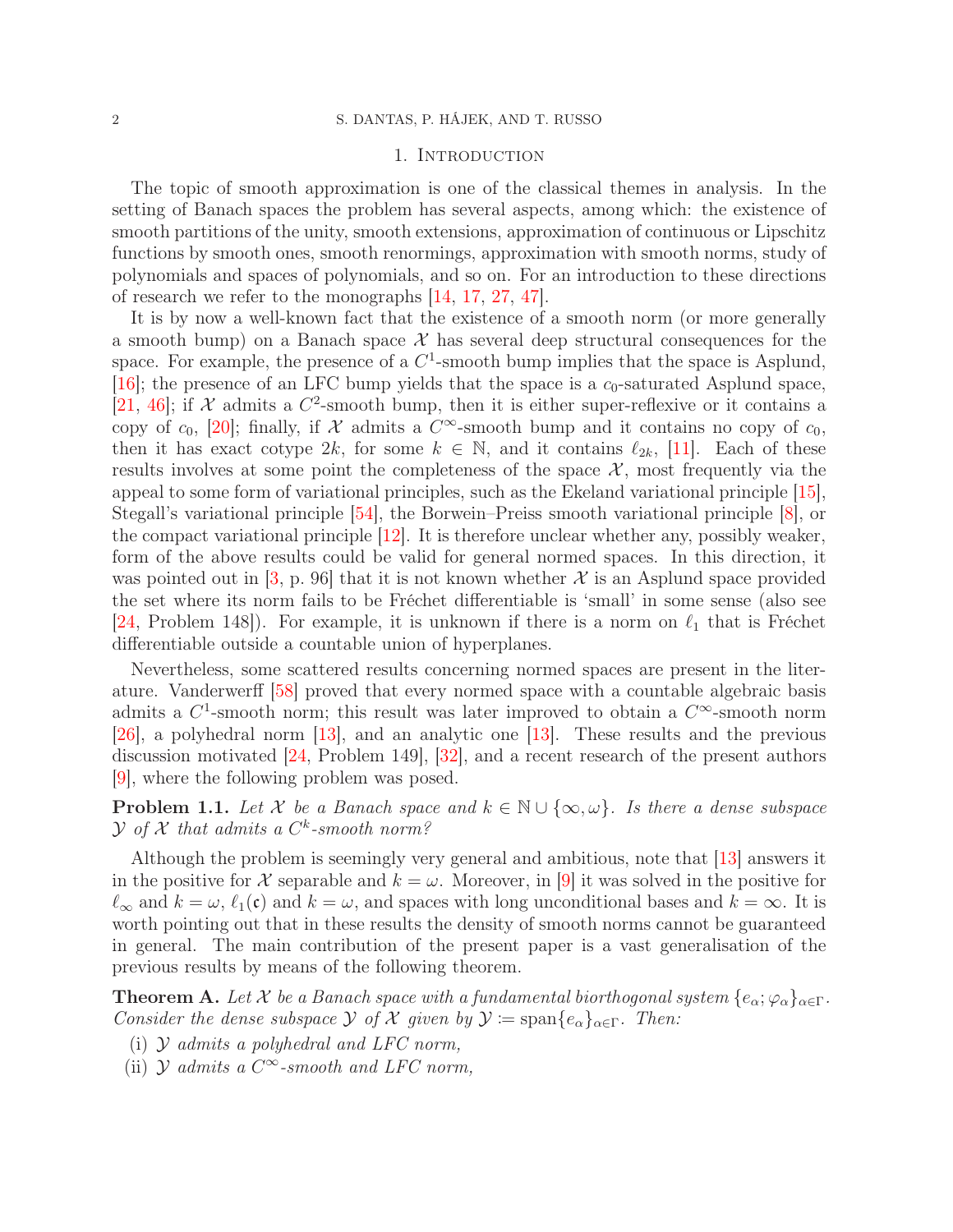<span id="page-2-2"></span><span id="page-2-1"></span>(iii)  $\mathcal Y$  admits a  $C^{\infty}$ -smooth and LFC bump,

- <span id="page-2-0"></span>(iv)  $\mathcal Y$  admits locally finite,  $\sigma$ -uniformly discrete  $C^{\infty}$ -smooth and LFC partitions of unity,
- (v)  $\mathcal{Y}$  admits a  $C^1$ -smooth LUR norm.

Moreover, norms as in [\(i\)](#page-1-1), [\(ii\)](#page-1-2), and [\(v\)](#page-2-0) are dense in the set of all equivalent norms on  $\mathcal{Y}$ .

The main novel parts of Theorem [A](#page-1-3) are claims  $(i)$  and  $(ii)$ , whose proof constitutes the core of the paper and is presented in Section [3.](#page-7-0) Clauses [\(iii\)](#page-2-1)–[\(v\)](#page-2-0) follow from the former ones via known results or adaptations of known techniques. More precisely, [\(iii\)](#page-2-1) is an obvious consequence of [\(ii\)](#page-1-2), while the existence of locally finite,  $\sigma$ -uniformly discrete  $C^{\infty}$ -smooth partitions of unity follows from [\(ii\)](#page-1-2) via [\[35,](#page-22-4) Corollary 6] or [\[33,](#page-22-5) Theorem 2]. The fact that functions in the partition of the unity can be chosen to be LFC follows by inspection of the proof of  $|33|$  as we will briefly discuss in Section [4.](#page-16-0) Finally, [\(v\)](#page-2-0) follows from [\(ii\)](#page-1-2) by using ideas from [\[30\]](#page-22-6) and we shall explain this in Section [5.](#page-17-0)

Let us point out that Theorem [A](#page-1-3) draws a complete picture concerning smoothness in the sense that it implies the existence of smooth norms, norm approximation by smooth norms,  $C^1$ -smooth LUR norms, and the existence of partitions of unity, which are instrumental for the smooth approximation of continuous or Lipschitz functions (see, e.g.,  $[14,$ §VIII.3] or [\[27,](#page-22-0) Chapter 7]). The unique part of the result where one might ponder possible improvements is  $(v)$ , where it is natural to ask whether  $\mathcal Y$  admits  $C^k$ -smooth LUR norms for some  $k \geq 2$ . Nonetheless, this is not the case in general, since a normed space with a  $C<sup>2</sup>$ -smooth LUR norm has super-reflexive completion (Theorem [5.2\)](#page-20-1). Hence, in general it is not possible to replace  $C^1$ -smoothness with higher-order smoothness in [\(v\)](#page-2-0) (even in the separable case). Although Theorem  $5.2$  is a more or less formal consequence of  $[20,$  Theorem 3.3(ii)], it is of notable importance in our context since it is one of the few instances where the existence of a smooth norm on an incomplete normed space bears structural consequences for the space.

As a simple consequence of Theorem [A,](#page-1-3) we can obtain one further such instance. Indeed, if a Banach space  $\mathcal X$  admits a fundamental biorthogonal system, then densely many norms on  $\mathcal X$  are  $C^{\infty}$ -smooth and LFC on a dense and open subset of  $\mathcal X$  (Corollary [3.5\)](#page-16-1). On the one hand, this result should be compared to the classical characterisation of Asplund spaces, that a Banach space  $\mathcal X$  is Asplund if and only if every norm on  $\mathcal X$  is Fréchet differentiable on a dense  $G_{\delta}$  set. On the other hand, in the particular case of Banach spaces with fundamental biorthogonal systems, it generalises Moreno's result that every Banach space admits a norm that is Fréchet differentiable on a dense open set, [42] (with Moreno's argument it doesn't seem possible to obtain the density of such norms).

We now discuss how general our results are and compare them to the literature. If we restrict our attention to separable Banach spaces, a classical Markuševič's result [\[40\]](#page-22-7) asserts that every separable Banach space admits an M-basis; hence, Theorem [A](#page-1-3) applies to every separable Banach space. Therefore, our result generalises simultaneously [26], where a  $C^{\infty}$ -smooth LFC norm is constructed in every normed space with a countable algebraic basis, and [\[13\]](#page-21-7), where a polyhedral norm is constructed in such spaces. Here we should observe that, for a normed space, admitting a countable algebraic basis is equivalent to being the linear span of the vectors of an M-basis, again by [\[40\]](#page-22-7). On the other hand, in [\[13\]](#page-21-7)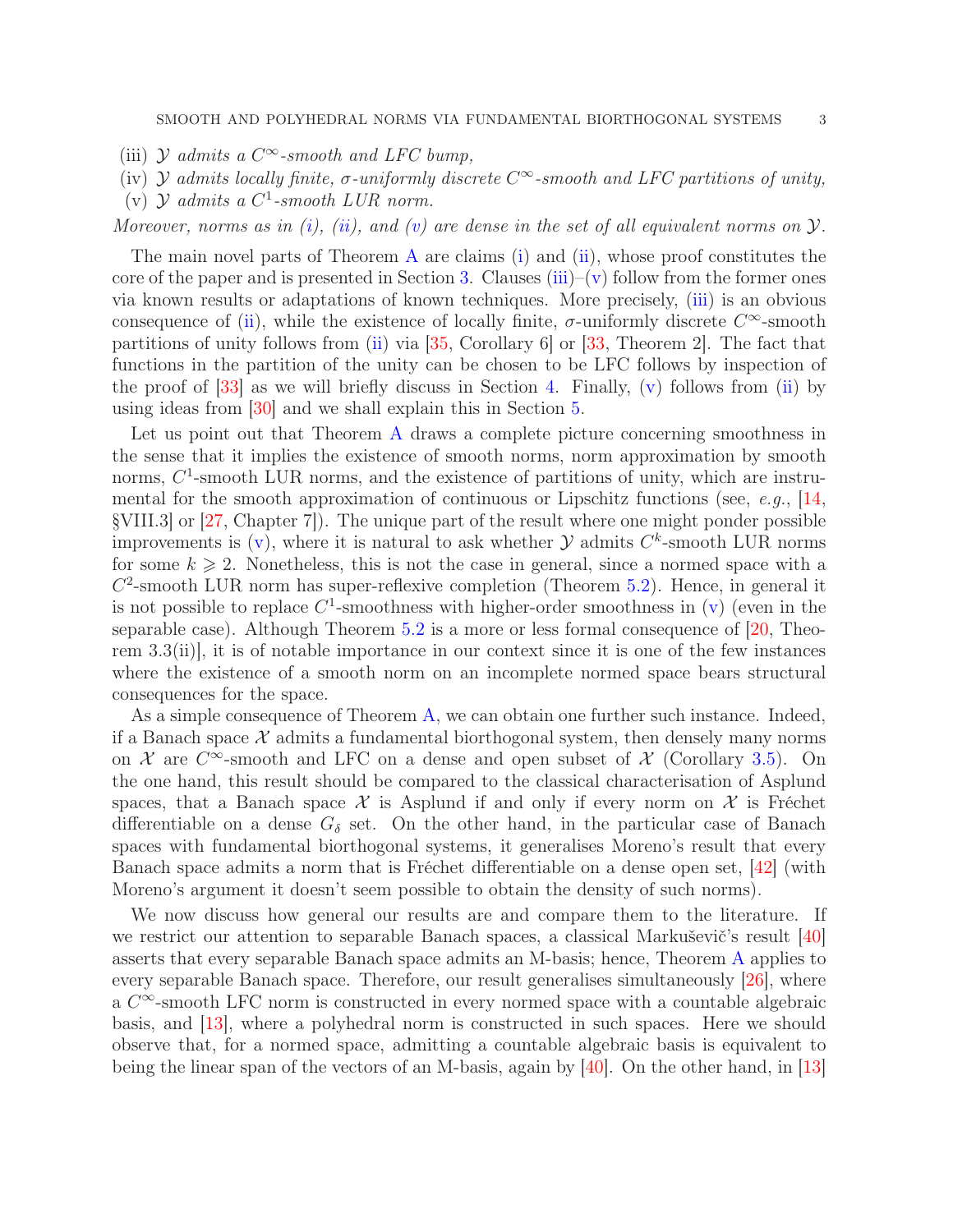an analytic norm is also constructed in normed spaces with a countable algebraic basis, while in our result it is not possible in general to obtain analytic norms,  $[9,$  Theorem 3.10.

For non-separable Banach spaces the problem has only been faced in [\[9,](#page-21-8) Theorem B], where a  $C^{\infty}$ -smooth norm is constructed in the linear span of every long unconditional Schauder basis (and in [\[9,](#page-21-8) Theorem A], concerning the concrete spaces  $\ell_{\infty}$  and  $\ell_1(\mathfrak{c})$ , as mentioned above). Once more, Theorem [A](#page-1-3) is substantially stronger, since we additionally obtain an approximation result, the LFC condition, polyhedral norms, partitions of the unity, and  $C<sup>1</sup>$ -smooth LUR norms. Moreover, the assumption on the space is much more general, for the existence of an unconditional basis is a rather strong assumption, while fundamental biorthogonal systems exist quite in general, as we now discuss.

A large class of Banach spaces that admit a fundamental biorthogonal system (even an M-basis) is the class of Plichko spaces, [\[29,](#page-22-8) [36,](#page-22-9) 37]. Such a class of Banach spaces contains all WLD Banach spaces, hence all WCG spaces and in particular all reflexive ones; besides, every  $L_1(\mu)$  space and every  $C(K)$  space, where K is a Valdivia compactum, is a Plichko space (see, e.g., [37, §6.2 and §5.1]). More generally Kalenda [38] recently proved that every Banach space with a projectional skeleton admits a (strong) M-basis. Among the Banach spaces that admit a projectional skeleton we could additionally mention duals of Asplund spaces [\[39\]](#page-22-10), preduals of Von Neumann algebras [\[6\]](#page-21-9), or preduals of JBW<sup>\*</sup>-triples [\[7\]](#page-21-10). Additionally, there are several examples of concrete Banach spaces where a fundamental biorthogonal system can be constructed, for example:  $\ell_{\infty}(\Gamma)$  for every set  $\Gamma$  [\[10\]](#page-21-11),  $\ell_{\infty}^c(\Gamma)$ when  $|\Gamma| \le c$  [\[22,](#page-22-11) 49], or  $C([0, \eta])$  for every ordinal  $\eta$  (this is standard, see for example [38, Proposition 5.11]). More generally,  $C(T)$  has an M-basis, for every tree T, [38, §5.3]. Moreover, it is proved in [\[10\]](#page-21-11) that a Banach space X with dens  $\mathcal{X} = \kappa$  admits a fundamental biorthogonal system provided that X has a WCG quotient of density  $\kappa$ . Similarly, Plichko [48] proved that a Banach space  $\mathcal X$  with dens  $\mathcal X = \kappa$  admits a fundamental biorthogonal system if and only if  $\mathcal X$  has a quotient of density  $\kappa$  with a long Schauder basis. Finally, it is consistent with ZFC, and in particular true under Martin Maximum MM, that every Banach space of density  $\omega_1$  admits a fundamental biorthogonal system, [55].

Let us add one more comment concerning the space  $\ell_{\infty}$ . On the one hand, in [\[9,](#page-21-8) Theorem 3.1] an analytic norm is constructed in the dense subspace of  $\ell_{\infty}$  comprising all sequences that attain finitely many values; while Theorem [A](#page-1-3) only gives a  $C^{\infty}$ -smooth norm in a subspace with a less explicit description. On the other hand, Theorem [A](#page-1-3) also yields the LFC condition, a polyhedral norm, a  $C^1$ -smooth LUR norm, and partitions of the unity; additionally, it holds for  $\ell_{\infty}(\Gamma)$  for every set  $\Gamma$ .

Finally recall that it is in general unknown if, in a non-separable Banach space with a  $C<sup>k</sup>$ -smooth norm,  $C<sup>k</sup>$ -smooth norms are dense in the set of all equivalent norms. Among the few results available in the literature let us mention [\[1,](#page-21-12) [5,](#page-21-13) [52,](#page-23-3) [53\]](#page-23-4), where the problem is solved for spaces with a small boundary such as  $c_0(\Gamma)$ . In particular, the C<sup>k</sup>-smooth approximation of norms is open in  $\ell_2(\omega_1)$ , or  $C([0,\omega_1])$ , while our Theorem [A](#page-1-3) gives the  $C^{\infty}$ -smooth approximation in some dense subspace of the said spaces.

Our paper is organised as follows: Section [2](#page-4-0) contains the definitions of some notions that we will need and some auxiliary (known or folklore) results. Section [3](#page-7-0) is devoted to the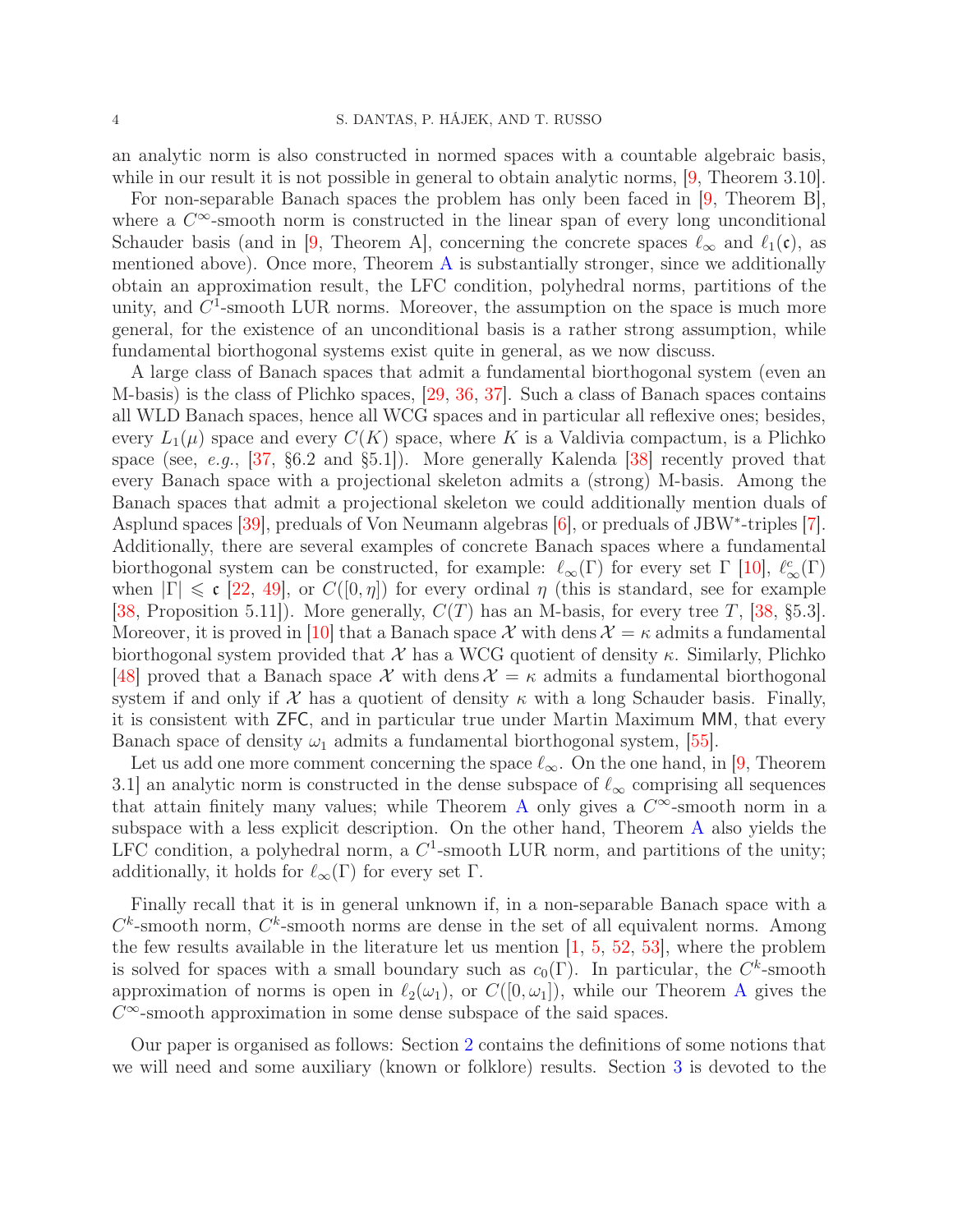main part of the proof of Theorem  $A$  and we prove clauses [\(i\)](#page-1-1) and [\(ii\)](#page-1-2). A brief discussion of [\(iv\)](#page-2-2) is given in Section [4.](#page-16-0) Finally in Section [5](#page-17-0) we discuss the existence of  $C^k$ -smooth LUR norms: we give the proof of Theorem  $A(v)$  $A(v)$  borrowing our methods from [\[30\]](#page-22-6) and we prove Theorem [5.2.](#page-20-1)

## 2. Preliminary material

<span id="page-4-0"></span>Our notation is standard as in, e.g.,  $[2, 14, 18]$  $[2, 14, 18]$  $[2, 14, 18]$  $[2, 14, 18]$ . Throughout the paper we always consider normed spaces over the reals. We use the calligraphic font  $\mathcal{X}, \mathcal{Y}$  for infinite-dimensional normed spaces and we denote by  $F, G, H, \ldots$  their finite-dimensional subspaces. For an infinite-dimensional normed space  $\mathcal{X}$ , we denote by  $\mathcal{X}^*, \mathcal{S}_{\mathcal{X}}$ , and  $\mathcal{B}_{\mathcal{X}}$  the dual space, the unit sphere, and the closed unit ball respectively; accordingly, the unit sphere and ball of the finite-dimensional normed space F are  $S_F$  and  $\mathcal{B}_F$ . We use the calligraphic notation for the unit sphere since we keep the letter  $S$  for a generic slice as we will make extensive use of slices in our arguments. We write  $\langle \varphi, x \rangle$  to denote the action of a functional  $\varphi \in \mathcal{X}^*$ at a point  $x \in \mathcal{X}$ . When talking about norm approximations, hence in particular density of norms, we always refer to uniform approximation on bounded sets. More precisely, the assertion that a norm  $\|\cdot\|$  on X can be approximated by norms with property P means that, for every  $\varepsilon > 0$ , there is a norm  $\|\cdot\|$  on X with property P and such that  $(1-\varepsilon)\|\cdot\|\leqslant \|\cdot\|\leqslant (1+\varepsilon)\|\cdot\|.$ 

<span id="page-4-1"></span>2.1. Convexity and slices. A finite-dimensional normed space  $F$  is *polyhedral* if its unit ball is a polyhedron, *i.e.*, it is a finite intersection of closed half-spaces; an infinitedimensional normed space is polyhedral if every of its finite-dimensional subspaces is so. A normed space  $(\mathcal{X}, \|\cdot\|)$  is locally uniformly rotund (LUR, for short) if, for every  $x \in \mathcal{S}_{\mathcal{X}}$ and every sequence  $(x_n)_{n\in\mathbb{N}}\subseteq \mathcal{S}_{\mathcal{X}}$  with  $||x_n + x|| \to 2$  one has  $x_n \to x$ . A norming functional for  $x \in \mathcal{X}$  is a functional  $\psi \in \mathcal{S}_{\mathcal{X}^*}$  such that  $\langle \psi, x \rangle = ||x||$ . A slice of  $\mathcal{B}_{\mathcal{X}}$  is a set of the form  $S(\psi, \delta) \coloneqq \{y \in \mathcal{B}_{\mathcal{X}} \colon \langle \psi, y \rangle > 1 - \delta\}$ , for some  $\psi \in \mathcal{S}_{\mathcal{X}^*}$  and  $\delta > 0$ . For us it will be convenient to consider slices  $S(\psi, \delta)$  where the functional  $\psi$  attains its norm. Therefore, we write  $S(x, \psi, \delta)$  to indicate the slice  $S(\psi, \delta)$  whenever  $\psi$  attains its norm at x. A point  $x \in S_{\mathcal{X}}$  is strongly exposed if there is a norming functional  $\psi$  for x such that  $\text{diam}(S(x,\psi,\delta)) \to 0$ , as  $\delta \to 0^+$ . It is a standard fact that if X is LUR then every point of  $S_\chi$  is strongly exposed (see, for instance, [\[18,](#page-22-12) Problem 8.27]), namely we have:

<span id="page-4-2"></span>**Fact 2.1.** Let X be an LUR normed space,  $x \in S_{\mathcal{X}}$ , and  $\psi \in S_{\mathcal{X}^*}$  be a norming functional for x. Then diam  $(S(x, \psi, \delta)) \to 0$ , as  $\delta \to 0^+$ .

We also collect here for future reference the following standard observation concerning slices; the proof is so simple that we include it here for the sake of completeness.

<span id="page-4-3"></span>**Fact 2.2.** Let X be a normed space and let  $\psi \in S_{\mathcal{X}^*}$  attain its norm at  $x \in S_{\mathcal{X}}$ . Then  $\delta \mapsto \text{diam}(S(x, \psi, \delta))$  is a continuous function on  $(0, \infty)$ .

*Proof.* Fix arbitrarily  $\varepsilon > 0$  and take  $y, z \in S(x, \psi, \delta + \varepsilon)$ . Consider the points  $y_{\lambda}, z_{\lambda} \in B_{\lambda}$ defined by  $y_{\lambda} := \lambda x + (1 - \lambda)y$  and  $z_{\lambda} := \lambda x + (1 - \lambda)z$ , where  $\lambda := \frac{\varepsilon}{\delta + \lambda}$  $\frac{\varepsilon}{\delta + \varepsilon} \in (0, 1)$ . Then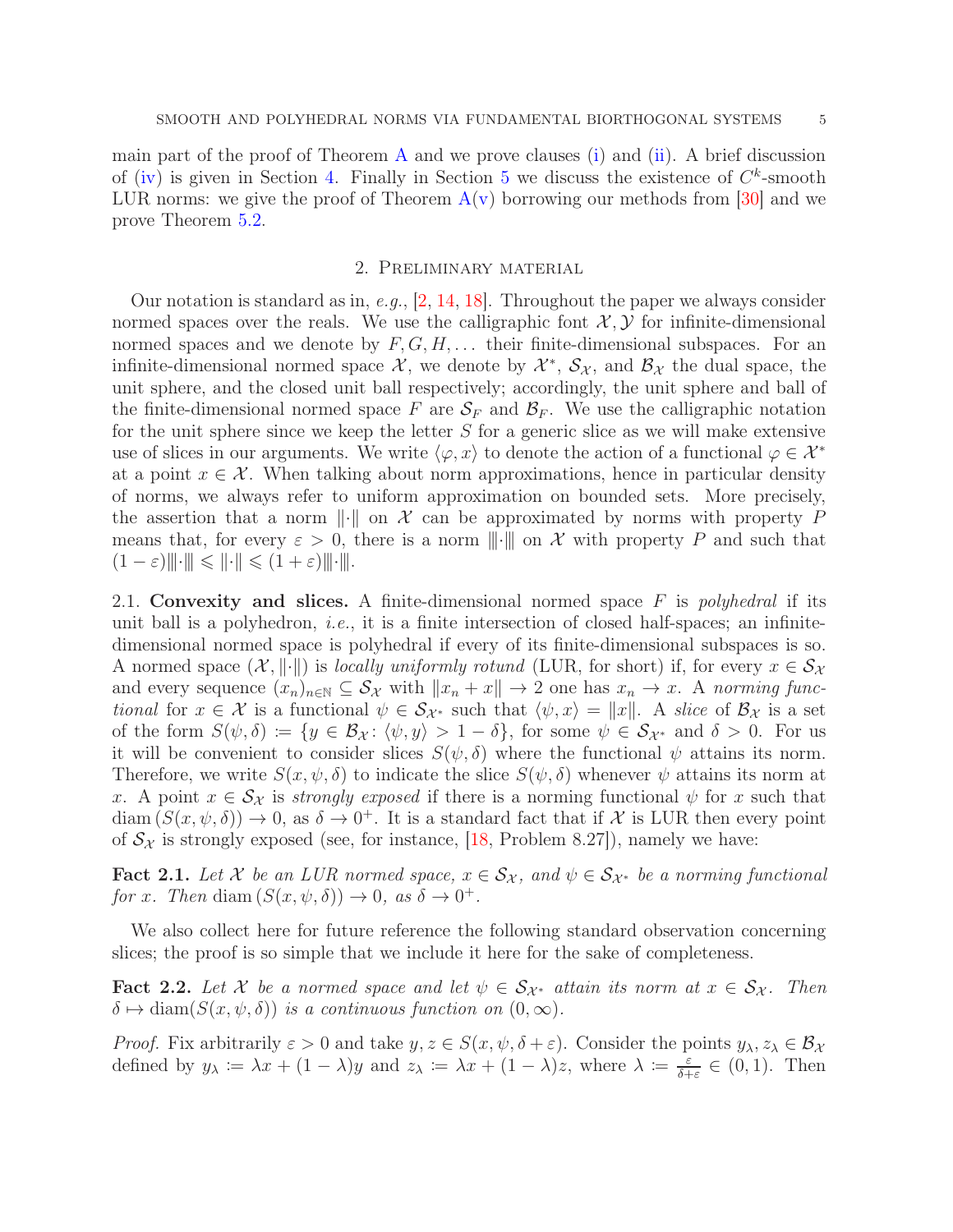$y_{\lambda}, z_{\lambda} \in S(x, \psi, \delta)$ , since

$$
\langle \psi, y_\lambda \rangle = \langle \psi, \lambda x + (1 - \lambda)y \rangle > \lambda + (1 - \lambda)(1 - \delta - \varepsilon) = 1 - \delta
$$

(and analogously for  $z_\lambda$ ). Hence,

$$
||y - z|| = \frac{1}{1 - \lambda} ||y_{\lambda} - z_{\lambda}|| \leq \frac{1}{1 - \lambda} \operatorname{diam}(S(x, \psi, \delta)) = \left(1 + \frac{\varepsilon}{\delta}\right) \operatorname{diam}(S(x, \psi, \delta)).
$$

<span id="page-5-0"></span>This yields  $0 \leq \text{diam}(S(x, \psi, \delta + \varepsilon)) - \text{diam}(S(x, \psi, \delta)) \leq 2\varepsilon/\delta$  and we are done.

2.2. Fundamental biorthogonal systems. A *biorthogonal system* in a normed space  $\mathcal{X}$  is a system  $\{e_{\alpha}, \varphi_{\alpha}\}_{{\alpha \in \Gamma}}$ , with  $e_{\alpha} \in \mathcal{X}$  and  $\varphi_{\alpha} \in \mathcal{X}^*$ , such that  $\langle \varphi_{\alpha}, e_{\beta} \rangle = \delta_{\alpha,\beta}$   $(\alpha, \beta \in \Gamma)$ Γ). A biorthogonal system is fundamental if span $\{e_{\alpha}\}_{{\alpha}\in\Gamma}$  is dense in X; it is total when  $\text{span}\{\varphi_{\alpha}\}_{{\alpha}\in \Gamma}$  is  $w^*$ -dense in  $\mathcal{X}^*$ . A *Markuševič basis* (M-basis, for short) is a fundamental and total biorthogonal system. A biorthogonal system  $\{e_{\alpha}; \varphi_{\alpha}\}_{{\alpha}\in \Gamma}$  is *bounded* if there is  $M < \infty$  with  $||x_{\alpha}|| \cdot ||\varphi_{\alpha}|| \leq M \ (\alpha \in \Gamma).$ 

The following standard lemma, concerning distances of vectors from finite-dimensional subspaces in presence of a bounded biorthogonal system, will be used frequently in our argument. We refer to [\[25,](#page-22-13) §1.2] for a more general treatment of such type of results.

<span id="page-5-3"></span><span id="page-5-1"></span>**Lemma 2.3.** Let  $(X, \|\cdot\|)$  be a normed space and  $\{e_{\alpha}; \varphi_{\alpha}\}_{{\alpha \in \Gamma}}$  be a bounded biorthogonal system in X with  $||e_\alpha|| = 1$ ,  $||\varphi_\alpha|| \leq M$   $(\alpha \in \Gamma)$ . Let  $\alpha_1, \ldots, \alpha_n, \beta_1, \ldots, \beta_m \in \Gamma$  be such that  $\alpha_i \neq \alpha_j$  and  $\beta_i \neq \beta_j$  for  $i \neq j$ ; set  $F \coloneqq \text{span}\{e_{\alpha_1}, \ldots, e_{\alpha_n}\}\$  and  $G \coloneqq \text{span}\{e_{\beta_1}, \ldots, e_{\beta_m}\}.$ (i) If  $\{\alpha_1, \ldots, \alpha_n\} \cap \{\beta_1, \ldots, \beta_m\} = \emptyset$  and  $x \in S_F$ , then

$$
dist(x, G) \geqslant \frac{1}{nM}.
$$

<span id="page-5-2"></span>(ii) More generally, for every  $x \in F$ ,

$$
dist(x, F \cap G) \leqslant nM \cdot dist(x, G).
$$

*Proof.* [\(i\)](#page-5-1) is a particular case of [\(ii\)](#page-5-2) since the assumption of [\(i\)](#page-5-1) gives  $F \cap G = \{0\}$ , so  $dist(x, F \cap G) = ||x||$ . For the proof of [\(ii\)](#page-5-2), assume that, for some  $k \geq 0$ ,  $\alpha_1 = \beta_1, \ldots, \alpha_k =$  $\beta_k$  and  $\{\alpha_{k+1},\ldots,\alpha_n\}\cap\{\beta_{k+1},\ldots,\beta_m\}=\emptyset$ . Fix  $x\in F$  and let

$$
\tilde{x} := x - \sum_{j=k+1}^n \langle \varphi_{\alpha_j}, x \rangle e_{\alpha_j} = \sum_{j=1}^k \langle \varphi_{\alpha_j}, x \rangle e_{\alpha_j} \in F \cap G.
$$

Moreover, taking  $y \in G$  with  $dist(x, G) = ||x - y||$ , we can estimate

$$
dist(x, F \cap G) \leq ||x - \tilde{x}|| = \left\| \sum_{j=k+1}^{n} \langle \varphi_{\alpha_j}, x \rangle e_{\alpha_j} \right\| \leq \sum_{j=k+1}^{n} |\langle \varphi_{\alpha_j}, x \rangle|
$$
  
= 
$$
\sum_{j=k+1}^{n} |\langle \varphi_{\alpha_j}, x - y \rangle| \leq nM \cdot ||x - y|| = nM \cdot dist(x, G).
$$

ш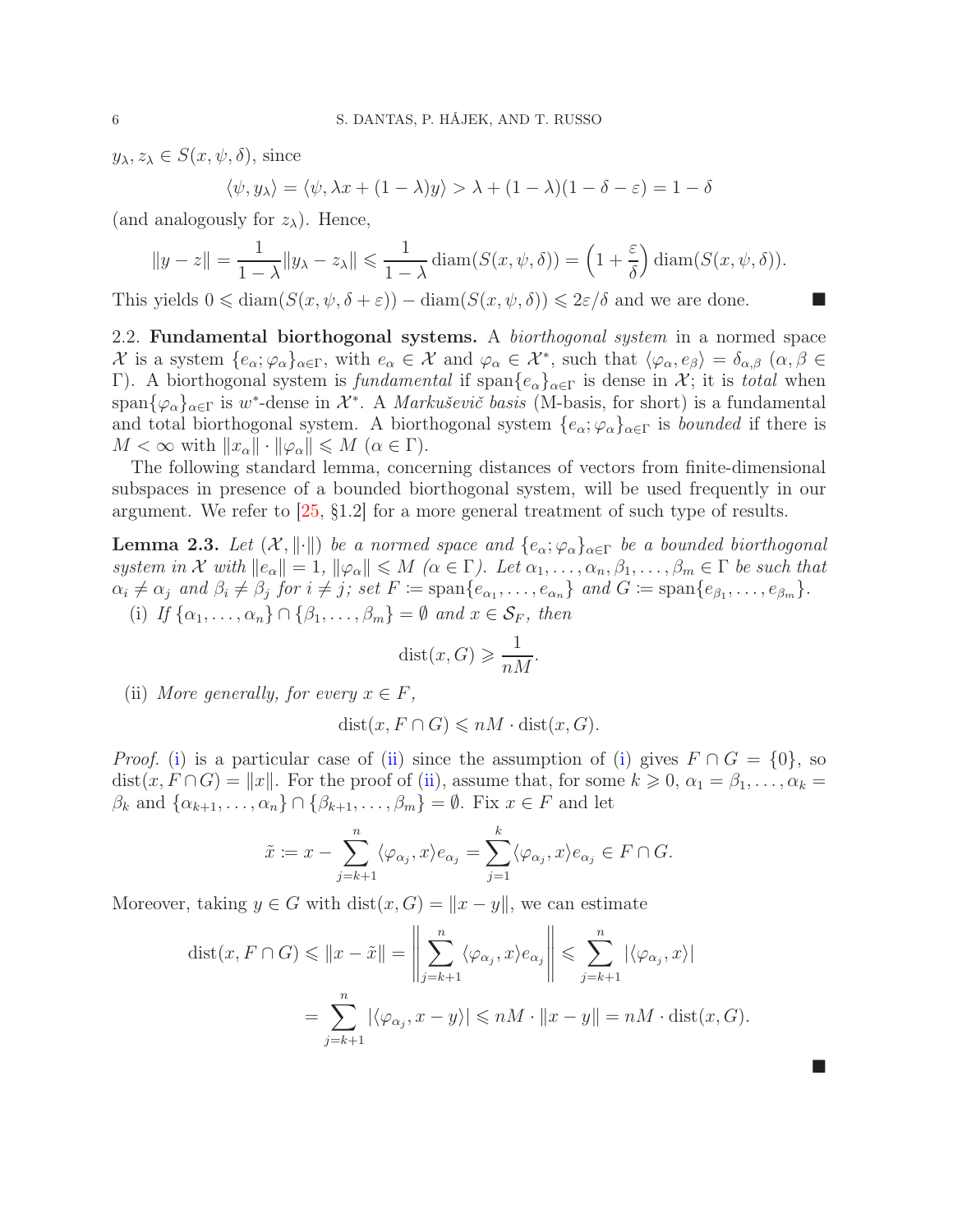In the proof of Theorem [A](#page-1-3) we shall need two important results concerning fundamental biorthogonal systems in Banach spaces, that we collect below.

<span id="page-6-3"></span><span id="page-6-1"></span>**Theorem 2.4.** Let X be a Banach space with a fundamental biorthogonal system  $\{e_{\alpha}; \varphi_{\alpha}\}_{{\alpha \in \Gamma}}$ and let  $\mathcal{Y} \coloneqq \text{span}\{e_{\alpha}\}_{{\alpha \in \Gamma}}$ . Then

- (i) [\[28\]](#page-22-14) there exists a bounded fundamental biorthogonal system  $\{e'_\alpha; \varphi'_\alpha\}_{\alpha \in \Gamma}$  such that  $\mathcal{Y} = \text{span}\{e'_\alpha\}_{\alpha \in \Gamma}.$
- <span id="page-6-2"></span>(ii) [56, 43]  $\mathcal Y$  admits an LUR norm (which approximates the original norm of  $\mathcal Y$ ).

The claim in [\(i\)](#page-6-1) is stated and proved in [\[28\]](#page-22-14) for M-bases only; however an inspection of the argument shows that it holds true for every fundamental biorthogonal system. Perhaps the simplest way to see this is to note that the argument in [\[28\]](#page-22-14) never uses the completeness of the space; hence, if  $\{e_{\alpha}; \varphi_{\alpha}\}_{{\alpha} \in \Gamma}$  is a fundamental biorthogonal system in a Banach space  $\mathcal{X},$ it is an M-basis for the normed space  $\mathcal{Y} := \text{span}\{e_{\alpha}\}_{{\alpha} \in \Gamma}$  and we can apply [\[28\]](#page-22-14) to the space  $Y.$  Earlier partial results due to Plichko can be found in [48, 50]. Part [\(ii\)](#page-6-2) is essentially Troyanski's renorming technique [56] (also see [\[14,](#page-21-1) Chapter VII], or [\[29,](#page-22-8) Theorem 3.48]); the same type of results can also be found in the literature under the name Deville's master lemma, e.g., in [\[44,](#page-23-5) [45\]](#page-23-6). The formulation given here is stated explicitly, e.g., in [43, Lemma 2.1] and some variants of it are also used in [\[60,](#page-23-7) [34,](#page-22-15) [23\]](#page-22-16). The assertion in parentheses concerning the density of LUR norms is standard, [\[14,](#page-21-1) p. 52]. Finally note that Theorem  $A(v)$  $A(v)$  constitutes an improvement of Theorem [2.4\(](#page-6-3)[ii\)](#page-6-2).

<span id="page-6-0"></span>2.3. Smooth norms via Minkowski functionals. A norm  $\lVert \cdot \rVert$  on X is  $C^k$ -smooth if its k-th Fréchet derivative exists and it is continuous at every point of  $\mathcal{X}\setminus\{0\}$  (equivalently, of  $\mathcal{S}_\chi$ ). The norm  $\lVert \cdot \rVert$  locally depends on finitely many coordinates (is LFC, for short) on X if for each  $x \in \mathcal{S}_{\chi}$  there exist an open neighbourhood U of x and functionals  $\varphi_1, \ldots, \varphi_k \in \mathcal{X}^*$ such that  $||y|| = ||z||$  for every  $y, z \in \mathcal{U}$  with  $\langle \varphi_j, y \rangle = \langle \varphi_j, z \rangle$  for every  $j = 1, ..., k$ .

A convex body is a convex set with nonempty interior. A canonical way to build an equivalent norm on a normed space  $(\mathcal{X}, \|\cdot\|)$  consists in building a bounded, symmetric convex body  $\mathcal{D}$ . Then  $\mathcal{D}$  induces an equivalent norm on  $\mathcal{X}$  via its Minkowski functional  $\mu_{\mathcal{D}}$ , defined by  $\mu_{\mathcal{D}}(x) := \inf\{t > 0: x \in t\mathcal{D}\}\.$  If  $\mathcal D$  is additionally closed, then the unit ball of  $(\mathcal{X}, \mu_{\mathcal{D}})$  coincides with  $\mathcal D$  itself. Moreover, if  $(1 - \delta)\mathcal{B}_{\mathcal{X}} \subseteq \mathcal{D} \subseteq \mathcal{B}_{\mathcal{X}}$  for some  $\delta > 0$ , then  $\|\cdot\| \le \mu_{\mathcal{D}} \le (1-\delta)^{-1} \|\cdot\|.$  This approach is ubiquitous in smooth renorming, combined with the following standard lemma, a version of the Implicit Function theorem; the formulation given here follows from [\[27,](#page-22-0) Lemma 5.23]. We refer,  $e,q$ , to [4, [13,](#page-21-7) 19, [20,](#page-22-2) 31, [46\]](#page-23-0) for some instances of uses of such technique.

<span id="page-6-4"></span>**Lemma 2.5.** Let  $(X, \|\cdot\|)$  be a normed space,  $D \neq \emptyset$  be an open, convex, and symmetric subset of X and  $f: \mathcal{D} \to \mathbb{R}$  be even, convex, and continuous. Assume that there is a >  $f(0)$  such that  $\mathcal{B} := \{f \leq a\}$  is bounded and closed in X. If f is  $C^k$ -smooth for some  $k \in \mathbb{N} \cup \{\infty, \omega\}$  (resp. LFC) on  $\mathcal{D}$ , then the Minkowski functional  $\mu_{\mathcal{B}}$  of  $\mathcal{B}$  is a  $C^k$ -smooth (resp. LFC) norm on  $\mathcal{X}$ .

We will also need the following folklore lemma, a variation of the above result.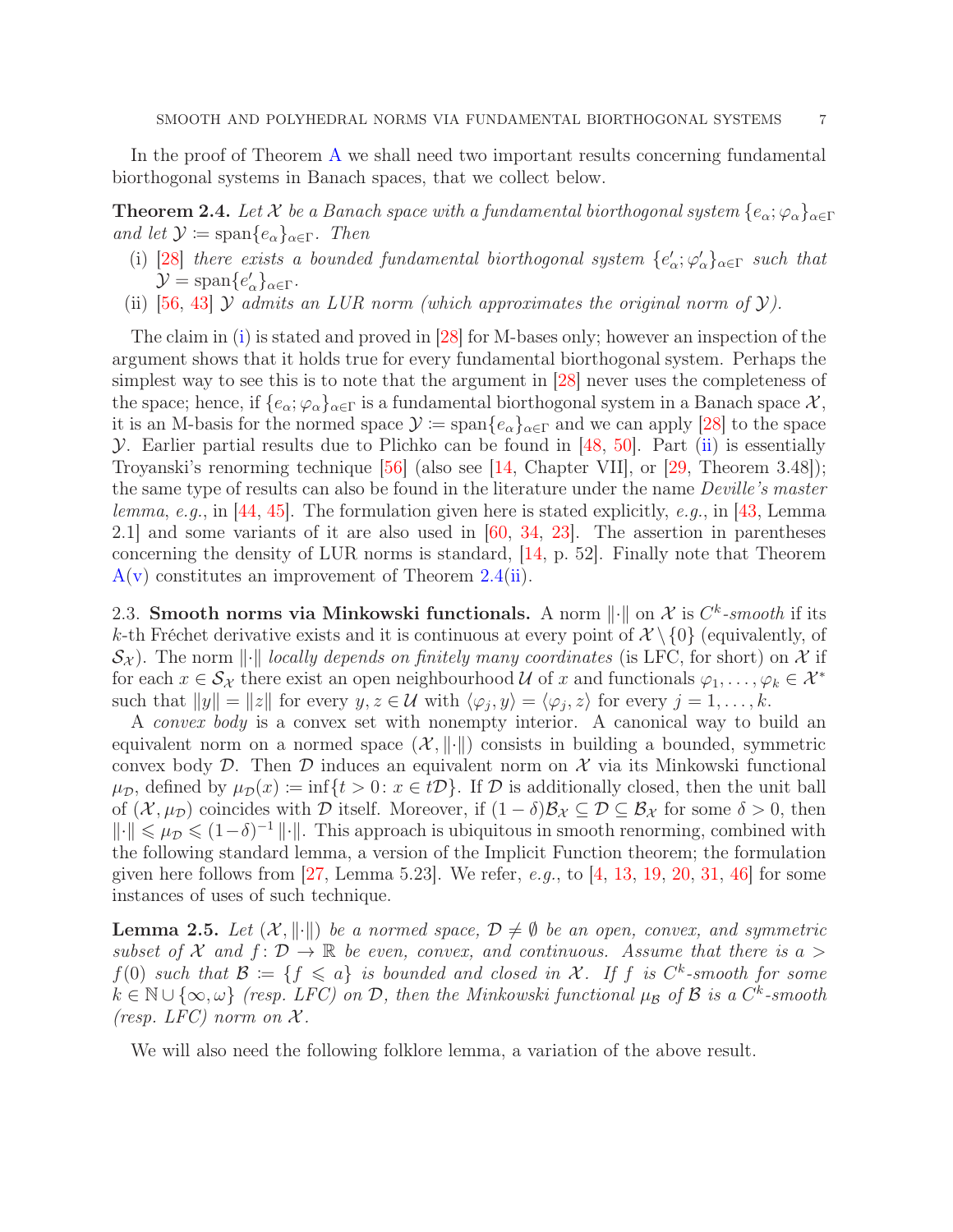<span id="page-7-2"></span>**Lemma 2.6.** Let  $D$  be a bounded, symmetric, convex body in a normed space  $X$ . Assume that for every  $x \in \partial \mathcal{D}$  there are a neighbourhood U of x and functionals  $\varphi_1, \ldots, \varphi_n \in \mathcal{X}^*$ such that

<span id="page-7-1"></span>(2.1) 
$$
\forall y \in \mathcal{U}: y \in \mathcal{D} \iff \langle \varphi_i, x \rangle \leq 1, \ \forall i = 1, \dots, n.
$$

Then  $\mu_{\mathcal{D}}$  is an LFC norm.

*Proof.* Pick any  $x \in \mathcal{X}$  with  $\mu_{\mathcal{D}}(x) = 1$ , namely  $x \in \partial \mathcal{D}$ . Let a neighbourhood  $\mathcal{U}$  of x and functionals  $\varphi_1, \ldots, \varphi_n \in \mathcal{X}^*$  be as in the statement of the lemma. There are an open neighbourhood  $V$  of x and  $\varepsilon > 0$  such that  $s^{-1} \cdot y \in \mathcal{U}$  for every  $y \in V$  and every  $s \in \mathbb{R}$  with  $1 - \varepsilon \leqslant s \leqslant 1 + \varepsilon$ . Moreover, the continuity of  $\mu_{\mathcal{D}}$  yields the existence of a neighbourhood W of x,  $W \subseteq V$ , such that  $1 - \varepsilon \leq \mu_D(y) \leq 1 + \varepsilon$  for every  $y \in W$ .

We claim that the neighbourhood W of x and the functionals  $\varphi_1, \ldots, \varphi_n$  witness that  $\mu_{\mathcal{D}}$  satisfies the LFC condition at x. Indeed, towards a contradiction, assume that there are  $y, z \in \mathcal{W}$  such that  $\langle \varphi_i, y \rangle = \langle \varphi_i, z \rangle$  for  $i = 1, \ldots, n$ , but  $\mu_{\mathcal{D}}(y) < \mu_{\mathcal{D}}(z)$ . Pick  $s \in \mathbb{R}$ with  $\mu_{\mathcal{D}}(y) < s < \mu_{\mathcal{D}}(z)$ ; then  $1 - \varepsilon \leq s \leq 1 + \varepsilon$ , by definition of W. The definition of V now yields that  $s^{-1} \cdot y, s^{-1} \cdot z \in \mathcal{U}$ . Moreover, the definition of  $\mu_{\mathcal{D}}$  gives  $s^{-1} \cdot y \in \mathcal{D}$ and  $s^{-1} \cdot z \notin \mathcal{D}$ . Hence, by [\(2.1\)](#page-7-1), we derive that there is  $i_0 \in \{1, ..., n\}$  such that  $\langle \varphi_{i_0}, s^{-1} \cdot z \rangle > 1$ , while  $\langle \varphi_i, s^{-1} \cdot y \rangle \leq 1$  for each  $i = 1, \ldots, n$ . However, this contradicts the fact that  $\langle \varphi_{i_0}, y \rangle = \langle \varphi_{i_0}, z \rangle$  and concludes the proof.

#### 3. Proof of the main result

<span id="page-7-0"></span>The goal of this section is the proof of the core parts of our main result, items [\(i\)](#page-1-1) and [\(ii\)](#page-1-2) of Theorem [A.](#page-1-3) Before diving into the details of the proof, let us present here some of the main ideas involved in the argument.

Let  $\mathcal{Y} := \text{span}\{e_{\alpha}\}_{{\alpha} \in \Gamma}$  be the linear span of the fundamental biorthogonal system and  $F := \text{span}\{e_{\alpha_1}, \ldots, e_{\alpha_n}\}\$ be a finite-dimensional subspace. By Theorem [2.4](#page-6-3)[\(ii\)](#page-6-2), we can assume that the norm on  $\mathcal Y$  is LUR, so we can cover the unit sphere of  $F$  with finitely many open slices of  $\mathcal{B}_y$  with arbitrary small diameters. By removing such slices from  $\mathcal{B}_y$ we end up with a convex body  $\mathcal{P}_F$  whose intersection with F is a polyhedron. After having performed such a construction in the single subspace  $F$ , one should glue together all such convex sets  $\mathcal{P}_F$  in order to get the desired polyhedral norm on  $\mathcal{Y}$ . When trying to implement this idea, we face two main difficulties. The first one is that, if  $G := \text{span}\{e_{\beta_1}, \ldots, e_{\beta_k}\}\$ is a subspace of F, the polyhedron  $\mathcal{P}_F \cap F$  corresponding to F intersected with G should coincide with  $\mathcal{P}_G \cap G$ . In order to solve this, when choosing the slices in F, we only add those that have small intersection with the slices coming from proper subspaces of  $F$ . Moreover, the diameter of these 'new' slices is much smaller than the one of the slices constructed before. This inductive construction will be carried out in Step [1.](#page-8-0) The second, and main, difficulty is that the slices corresponding to some other subspace  $G := \text{span}\{e_{\beta_1}, \ldots, e_{\beta_k}\}\$ (now, not necessarily contained in  $F$ ) could intersect  $F$ . Since this could happen for infinitely many of such subspaces  $G$ , there would be no way to assure that the ball of  $F$ remains a polyhedron. The rather delicate choice of the slices in Step [1](#page-8-0) is justified by the need to circumvent such a problem. Indeed, in Step [2](#page-9-0) we show that there even exists a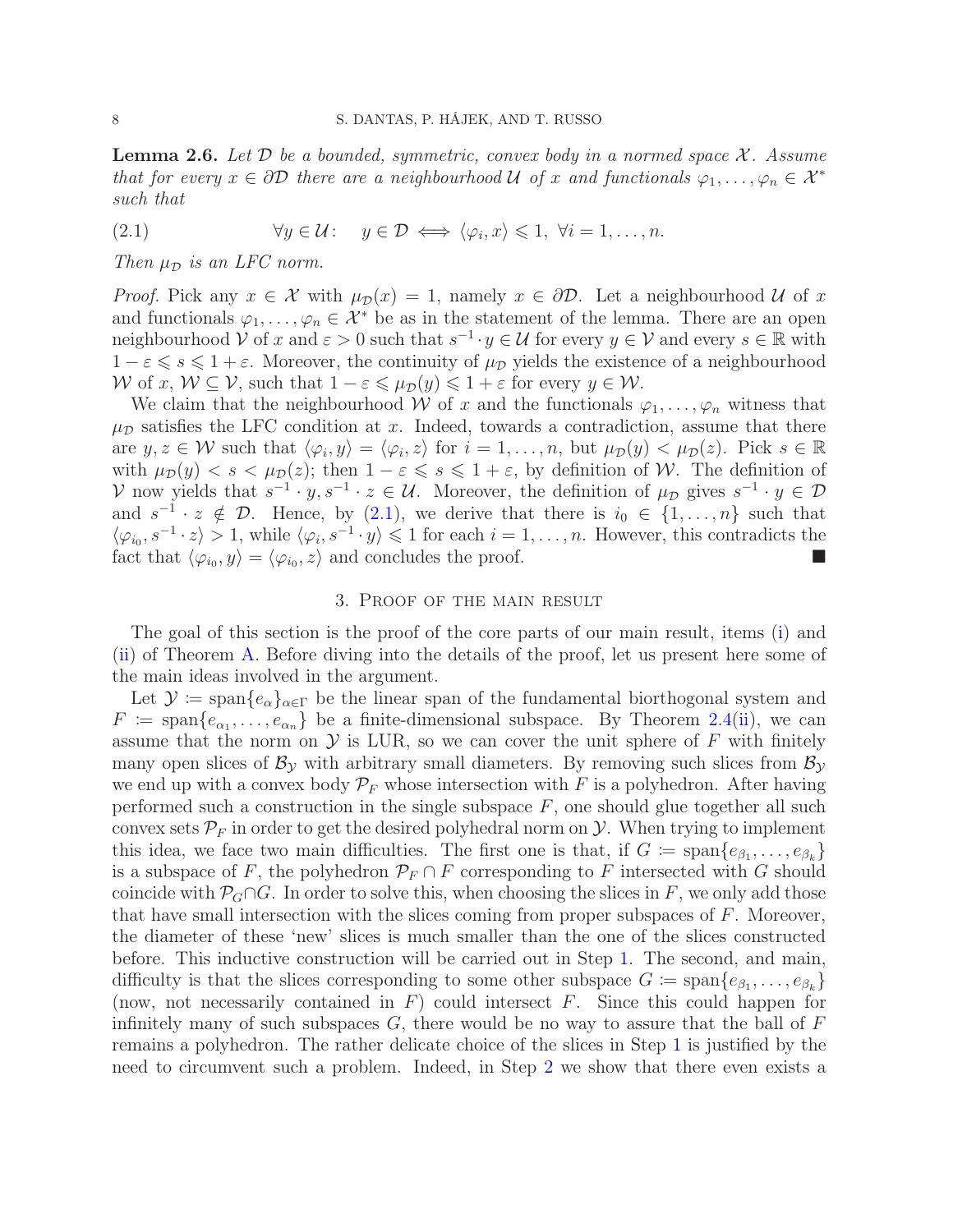neighbourhood of  $\mathcal{B}_F$ , that we will denote  $T(F, \theta_F/2)$ , that 'protects' F, in the sense that the other slices do not intersect such a neighbourhood. The existence of this neighbourhood will be the crucial ingredient in the proof of the LFC and for smoothing the norm in Steps [3](#page-12-0) and [4](#page-13-0) respectively.

*Proof of Theorem [A](#page-1-3)[\(i\)](#page-1-1) and [\(ii\)](#page-1-2).* Let X be a Banach space with a fundamental biorthogonal system  $\{e_{\alpha}; \varphi_{\alpha}\}_{{\alpha}\in \Gamma}$ , set  $\mathcal{Y} := \text{span}\{e_{\alpha}\}_{{\alpha}\in \Gamma}$ , and choose any equivalent norm  $\|\cdot\|$  on  $\mathcal{Y}$ . Theorem [2.4\(](#page-6-3)[i\)](#page-6-1) yields that  $\mathcal Y$  is the linear span of a bounded (fundamental) biorthogonal system, hence it allows us to assume that  $\{e_{\alpha}; \varphi_{\alpha}\}_{{\alpha}\in \Gamma}$  is bounded. Our task consists in building two norms, the former polyhedral and LFC, the latter  $C^{\infty}$ -smooth and LFC, that approximate  $\lVert \cdot \rVert$ . By Theorem [2.4\(](#page-6-3)[ii\)](#page-6-2) there exists an LUR norm on Y that approximates  $\|\cdot\|$ ; hence, we can (and do) assume that  $\|\cdot\|$  is already LUR on  $\mathcal Y$ . Finally, up to rescaling we can also assume that  $||e_\alpha|| = 1$ ,  $||\varphi_\alpha|| \leq M$   $(\alpha \in \Gamma)$ , for some  $M \geq 1$ .

We start by fixing one piece of notation. Denote, for  $n \in \mathbb{N}$ ,

$$
\mathcal{F}^n := \left\{ \text{span}\{e_{\alpha_1}, \dots, e_{\alpha_n}\} \colon \alpha_1, \dots, \alpha_n \in \Gamma, \ \alpha_i \neq \alpha_j \text{ for } i \neq j \right\}
$$

$$
\mathcal{F}^{<\omega} := \bigcup_{n \in \mathbb{N}} \mathcal{F}^n.
$$

Note that  $\mathcal{F}^{\leq \omega}$  is a directed set by inclusion. Moreover, for  $F \in \mathcal{F}^{\leq \omega}$  and  $\theta > 0$ , we consider the open 'tubular' neighbourhood of F in  $\mathcal{B}_{\mathcal{Y}}$  defined by

$$
T(F,\theta) := \{ y \in \mathcal{B}_{\mathcal{Y}} \colon \operatorname{dist}(y,F) < \theta \}.
$$

<span id="page-8-0"></span>Step 1. Construction of the slices.

We start by building a collection of slices parametrised by  $\mathcal{F}^{<\omega}$  that satisfy the conditions in the following claim.

<span id="page-8-1"></span>**Claim 3.1.** Let  $\varepsilon > 0$  be fixed. Then there are nets  $(\varepsilon_F)_{F \in \mathcal{F}} \sim$  and  $(\theta_F)_{F \in \mathcal{F}} \sim$  of positive reals and sets  $(\Omega_F)_{F \in \mathcal{F}^{< \omega}}$ , where  $\Omega_F$  is a finite set of slices of  $\mathcal{B}_y$ , such that:

- <span id="page-8-5"></span><span id="page-8-3"></span>(i)  $\theta_F \leqslant \varepsilon_F \leqslant \varepsilon$  for every  $F \in \mathcal{F}^{<\omega}$ , (ii)  $\varepsilon_F \leq \frac{1}{4nM}$  for every  $F \in \mathcal{F}^n$ ,
- <span id="page-8-6"></span><span id="page-8-4"></span>(iii)  $\varepsilon_F \leq \frac{1}{4nM} \theta_G$  for every  $F \in \mathcal{F}^n$  and every  $G \in \mathcal{F}^{<\omega}$  with  $G \subsetneq F$ ,
- <span id="page-8-7"></span>(iv) if  $S \in \Omega_F$ , then  $-S \in \Omega_F$  as well,
- <span id="page-8-8"></span>(v) diam(S)  $\epsilon_F$  for every  $S \in \Omega_F$ ,
- (vi) if  $S \in \Omega_F$ , then S is of the form  $S = S(x, \psi, \delta)$ , for some  $\delta > 0$ , some functional  $\psi \in \mathcal{S}_{\mathcal{V}^*}$  that is norming for x, and some

$$
x \in \mathcal{S}_F \setminus \bigcup_{\substack{G \in \mathcal{F}^{<\omega} \\ G \subsetneq F}} T(G, \theta_G),
$$

<span id="page-8-2"></span>(vii) Setting, for  $F \in \mathcal{F}^{<\omega}$ ,

$$
\mathcal{U}_F \coloneqq \bigcup_{\substack{G \in \mathcal{F}^{<\omega} \\ G \subseteq F}} \bigcup_{S \in \Omega_G} S,
$$

we have  $2\theta_F \leq \text{dist}(\mathcal{S}_F, \mathcal{B}_\mathcal{Y} \setminus \mathcal{U}_F)$ . In particular,  $\mathcal{S}_\mathcal{Y} \cap T(F, \theta_F) \subseteq \mathcal{U}_F$ .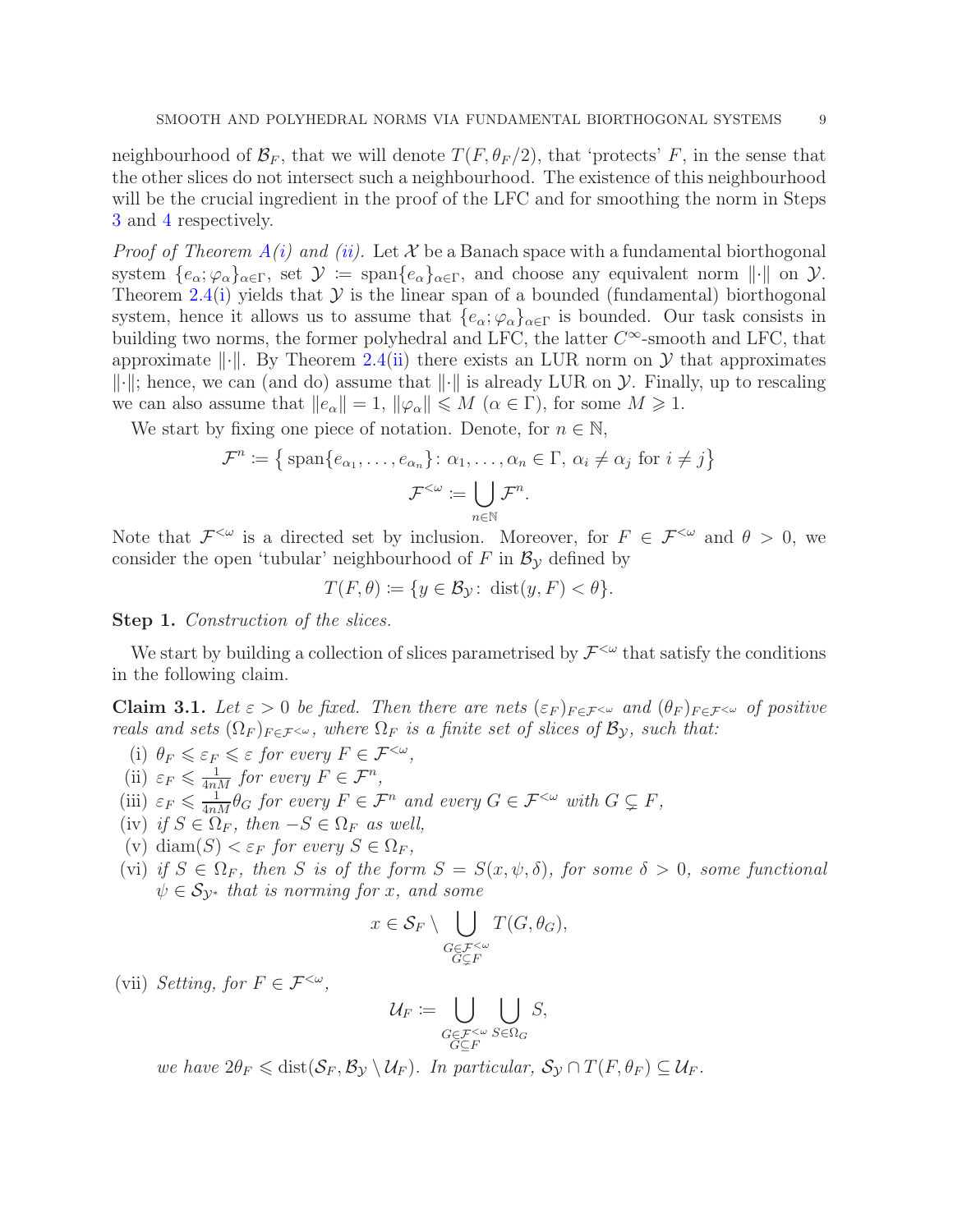*Proof of Claim [3.1.](#page-8-1)* Without loss of generality, we assume that  $\varepsilon < 1$ . We start by proving that the 'In particular' clause in [\(vii\)](#page-8-2) indeed follows from the first part. Pick any  $x \in$  $\mathcal{S}_{\mathcal{Y}} \cap T(F, \theta_F)$  and find  $w \in F$  with  $||x - w|| < \theta_F$ . Since  $||x|| = 1$ , we have  $|||w|| - 1| < \theta_F$ ; hence, the vector  $\tilde{w} := \frac{w}{\|w\|}$  $\frac{w}{\|w\|}$  satisfies  $\|w-\tilde{w}\| < \theta_F$ . Thus  $\|\tilde{w}-x\| < 2\theta_F \leq \text{dist}(\mathcal{S}_F, \mathcal{B}_{\mathcal{Y}} \setminus \mathcal{U}_F)$ . This inequality and  $\tilde{w} \in \mathcal{S}_F$  imply  $x \in \mathcal{U}_F$ , as desired.

We now build  $(\varepsilon_F)_{F\in\mathcal{F}^{<\omega}},$   $(\theta_F)_{F\in\mathcal{F}^{<\omega}},$  and  $(\Omega_F)_{F\in\mathcal{F}^{<\omega}}$  with the above properties and we argue by induction on  $n := \dim F$  (where  $F \in \mathcal{F}^{<\omega}$ ). To check the statement for  $n = 1$ , pick any  $F \in \mathcal{F}^1$ , namely  $F = \text{span}\{e_\alpha\}$ , for some  $\alpha \in \Gamma$ . Set  $\varepsilon_F := \min\{\varepsilon, \frac{1}{4M}\}$ and let  $\psi_{\alpha} \in S_{\mathcal{Y}^*}$  be a norming functional for  $e_{\alpha}$ . By Fact [2.1](#page-4-2) there is  $\delta_{\alpha}$  such that the slice  $S(e_\alpha, \psi_\alpha, \delta_\alpha)$  has diameter smaller than  $\varepsilon_F$ . Let  $\Omega_F := {\pm S(e_\alpha, \psi_\alpha, \delta_\alpha)}$  and  $\mathcal{U}_F \coloneqq S(e_\alpha, \psi_\alpha, \delta_\alpha) \cup -S(e_\alpha, \psi_\alpha, \delta_\alpha)$ . Then  $\mathcal{S}_F \subseteq \mathcal{U}_F$ , so  $dist(\mathcal{S}_F, \mathcal{B}_\mathcal{Y} \setminus \mathcal{U}_F) > 0$  and we can finally choose  $\theta_F \leqslant \min\{\varepsilon_F, \frac{1}{2}\}$  $\frac{1}{2}$  dist $(\mathcal{S}_F, \mathcal{B}_\mathcal{Y} \setminus \mathcal{U}_F)$ . With this construction, all conditions  $(i)$ –[\(vii\)](#page-8-2) are clearly satisfied.

Now fix  $n \geq 2$  and assume inductively that  $\varepsilon_F$ ,  $\theta_F$ , and  $\Omega_F$  have already been defined for every  $F \in \mathcal{F}^{\leq \omega}$  with dim  $F \leq n-1$  and satisfy [\(i\)](#page-8-3)–[\(vii\)](#page-8-2). Fix  $F \in \mathcal{F}^n$  arbitrarily. There are only finitely many  $G \in \mathcal{F}^{\leq \omega}$  with  $G \subsetneq F$  and  $\theta_G$  has already been defined for each such G; hence, we can choose  $\varepsilon_F > 0$  such that

$$
\varepsilon_F \leqslant \frac{1}{4nM} \min \{ \theta_G \colon G \in \mathcal{F}^{<\omega}, G \subsetneq F \}.
$$

This gives conditions [\(iii\)](#page-8-4) and [\(ii\)](#page-8-5), since  $\theta_G \leq \varepsilon_G \leq \varepsilon < 1$ . Consider now the set

$$
\mathcal{V} \coloneqq \bigcup_{\substack{G \in \mathcal{F}^{&\omega} \\ G \subsetneq F}} \bigcup_{S \in \Omega_G} S,
$$

pick  $x \in \mathcal{S}_F \setminus \mathcal{V}$  and a norming functional  $\psi_x$  for x. By Fact [2.1](#page-4-2) there exists  $\delta_x > 0$ such that  $\text{diam}(S(x, \psi_x, \delta_x)) < \varepsilon_F$ . The collection  $\{S(x, \psi_x, \delta_x): x \in \mathcal{S}_F \setminus \mathcal{V}\}\)$  is an open cover of the compact set  $\mathcal{S}_F \setminus \mathcal{V}$ , so we can extract a finite subcover  $\left\{S(x_j, \psi_{x_j}, \delta_{x_j})\right\}_{j=1}^k$  of  $\{S(x,\psi_x,\delta_x): x \in \mathcal{S}_F \setminus \mathcal{V}\}\.$  We set  $\Omega_F := \left\{\pm S(x_j,\psi_{x_j},\delta_{x_j})\right\}_{j=1}^k$ . Then conditions [\(iv\)](#page-8-6) and  $(v)$  are satisfied.  $(vi)$  is satisfied as well because

$$
\mathcal{S}_{\mathcal{Y}} \cap \bigcup_{\substack{G \in \mathcal{F}^{<\omega} \\ G \subsetneq F}} T(G, \theta_G) \subseteq \bigcup_{\substack{G \in \mathcal{F}^{<\omega} \\ G \subsetneq F}} \bigcup_{S \in \Omega_G} S = \mathcal{V}
$$

by [\(vii\)](#page-8-2) of the inductive assumption.

Finally, we define  $\mathcal{U}_F$  as in [\(vii\)](#page-8-2); by construction  $\mathcal{U}_F$  is an open subset of  $\mathcal{B}_y$  that contains  $\mathcal{S}_F$ . Hence, the closed sets  $\mathcal{S}_F$  and  $\mathcal{B}_y \backslash \mathcal{U}_F$  are disjoint and, thus, they have positive distance ( $\mathcal{S}_F$  being compact). So, we can choose  $\theta_F > 0$  such that

$$
\theta_F \leqslant \min \left\{ \varepsilon_F, \frac{1}{2} \operatorname{dist}(\mathcal{S}_F, \mathcal{B}_{\mathcal{Y}} \setminus \mathcal{U}_F) \right\}.
$$

This yields conditions [\(i\)](#page-8-3) and [\(vii\)](#page-8-2) and concludes the inductive step.  $\Box$ 

<span id="page-9-0"></span>**Step 2.** The convex bodies  $\mathcal{P}_F$  and the compatibility condition.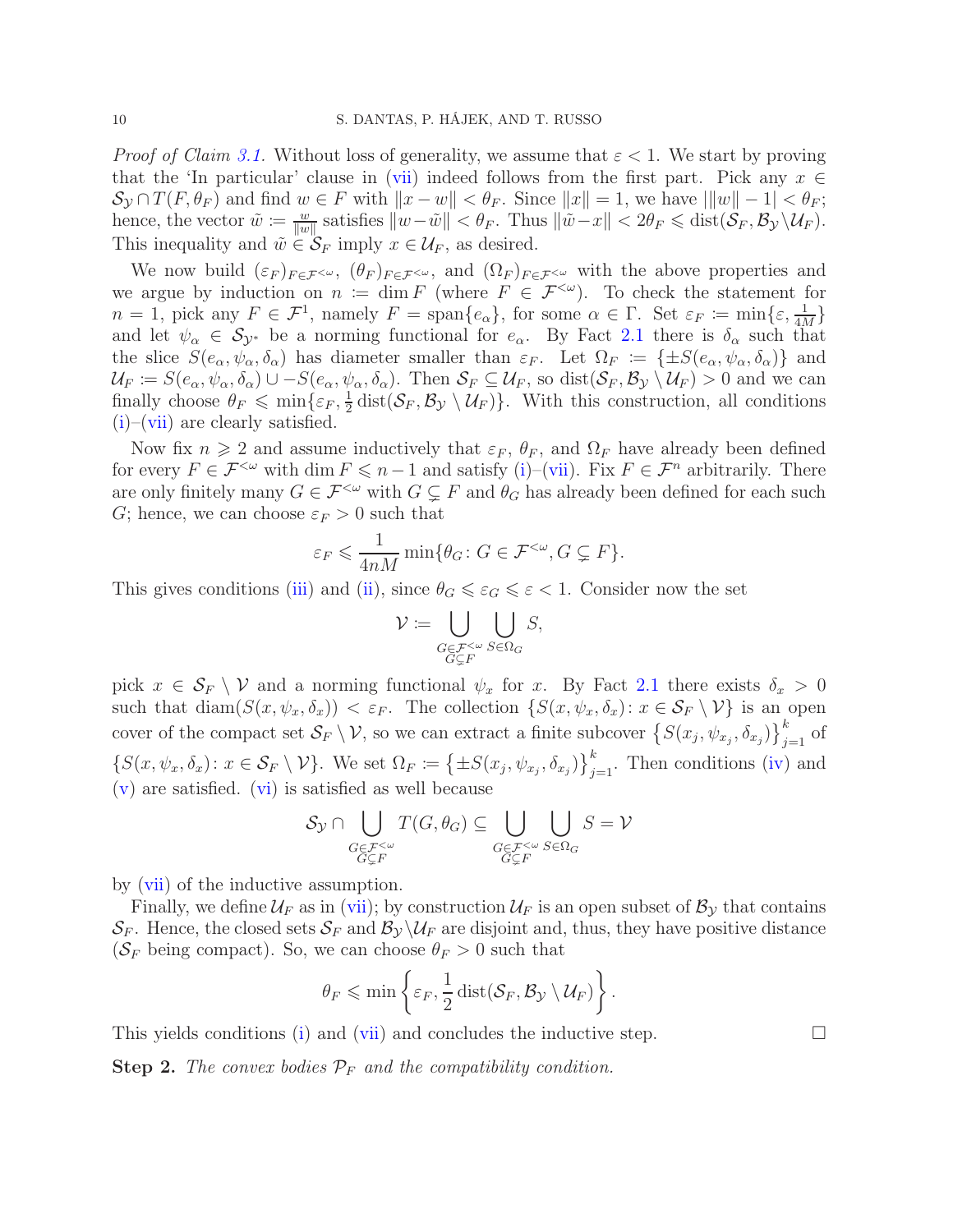Next, we use the family of slices from the previous step to build, for every  $F \in \mathcal{F}^{<\omega}$ , a convex body  $P_F$ . We prove the crucial fact (see Fact [3.2](#page-10-0) below) that this construction is compatible, in the sense that the construction of  $\mathcal{P}_F$  does not interfere with the one of  $\mathcal{P}_G$ , for any  $F \neq G \in \mathcal{F}^{<\omega}$ .

<span id="page-10-4"></span>For every  $F \in \mathcal{F}^{\leq \omega}$  and every  $n \in \mathbb{N}$  we define

(3.1) 
$$
\mathcal{P}_F := \mathcal{B}_{\mathcal{Y}} \setminus \bigcup_{\substack{G \in \mathcal{F}^{\leq \omega} \\ G \subseteq F}} \bigcup_{S \in \Omega_G} S
$$

<span id="page-10-1"></span>(3.2) 
$$
\mathcal{P}_n := \bigcap_{F \in \mathcal{F}^n} \mathcal{P}_F = \bigcap_{\substack{G \in \mathcal{F}^{&\omega} \\ \dim G \leq n}} \bigcap_{S \in \Omega_G} \mathcal{B}_{\mathcal{Y}} \setminus S.
$$

Let us note here the following monotonicity properties:  $\mathcal{P}_F \subseteq \mathcal{P}_G$  whenever  $F, G \in \mathcal{F}^{<\omega}$ ,  $G \subseteq F$ . Hence,  $\mathcal{P}_{n+1} \subseteq \mathcal{P}_n$  for  $n \geq 1$ . We shall discuss further properties of such sets at the beginning of Step [3,](#page-12-0) while we now turn to the main property of the construction.

<span id="page-10-0"></span>**Fact 3.2** (Compatibility). For every  $F \in \mathcal{F}^{\leq \omega}$  and every  $n \in \mathbb{N}$  with dim  $F \leq n$  we have

<span id="page-10-3"></span>
$$
P_n \cap T(F, \theta_F/2) = P_F \cap T(F, \theta_F/2).
$$

*Proof of Fact [3.2.](#page-10-0)* The '⊆' inclusion is clear since  $\mathcal{P}_n \subseteq \mathcal{P}_F$  if dim  $F \leq n$ , by the monotonicity properties mentioned above. So, we only need to prove that, for every  $F \in \mathcal{F}^{&\omega}$ and every  $n \in \mathbb{N}$ , one has

$$
\mathcal{P}_F \cap T(F, \theta_F/2) \subseteq \mathcal{P}_n.
$$

(Notice that checking the inclusion  $\mathcal{P}_F \cap T(F, \theta_F/2) \subseteq \mathcal{P}_n$  for every  $n \geq \dim F$  is equivalent to checking it for every  $n \in \mathbb{N}$ , since  $(\mathcal{P}_n)_{n \in \mathbb{N}}$  is a decreasing sequence.) By the definition [\(3.2\)](#page-10-1) of  $\mathcal{P}_n$  it is thus sufficient to prove that, for every  $F, G \in \mathcal{F}^{<\omega}$  and every  $S \in \Omega_G$ ,

<span id="page-10-2"></span>(\*) 
$$
\mathcal{P}_F \cap T(F,\theta_F/2) \subseteq \mathcal{B}_{\mathcal{Y}} \setminus S.
$$

We prove this by induction on  $n := \max\{\dim F, \dim G\}$ . Throughout the argument, we assume  $F \neq G$  as  $(*)$  is trivially true when  $F = G$ .

For the case  $n = 1$ , assume by contradiction that there are  $F \neq G \in \mathcal{F}^1$  and  $S \in \Omega_G$ with  $\mathcal{P}_F \cap T(F, \theta_F/2) \cap S \neq \emptyset$ . Pick  $x \in \mathcal{P}_F \cap T(F, \theta_F/2) \cap S$ . Then  $dist(x, F) < \theta_F/2$ . Moreover, by condition [\(vi\)](#page-8-8) of Claim [3.1,](#page-8-1)  $S \in \Omega_G$  implies the existence of  $z \in \mathcal{S}_G \cap S$ ; hence, by [\(v\)](#page-8-7),  $||x-z|| < \varepsilon_G$ . Thus we get dist( $z, F$ )  $\lt \varepsilon_G + \theta_F/2$ . Therefore, Lemma [2.3\(](#page-5-3)[i\)](#page-5-1) and conditions [\(i\)](#page-8-3) and [\(ii\)](#page-8-5) give the following contradiction

$$
\frac{1}{M} \leqslant \text{dist}(z, F) < \varepsilon_G + \theta_F/2 \leqslant \frac{1}{4M} + \frac{1}{8M} \leqslant \frac{1}{2M}.
$$

Now fix  $n \geq 2$  and assume by induction that (\*) holds for every  $F, G \in \mathcal{F}^{\leq \omega}$  with  $\max{\{\dim F, \dim G\}} \leq n-1$  and every  $S \in \Omega_G$ . Take  $F, G \in \mathcal{F}^{<\omega}$  with  $\max{\{\dim F, \dim G\}} =$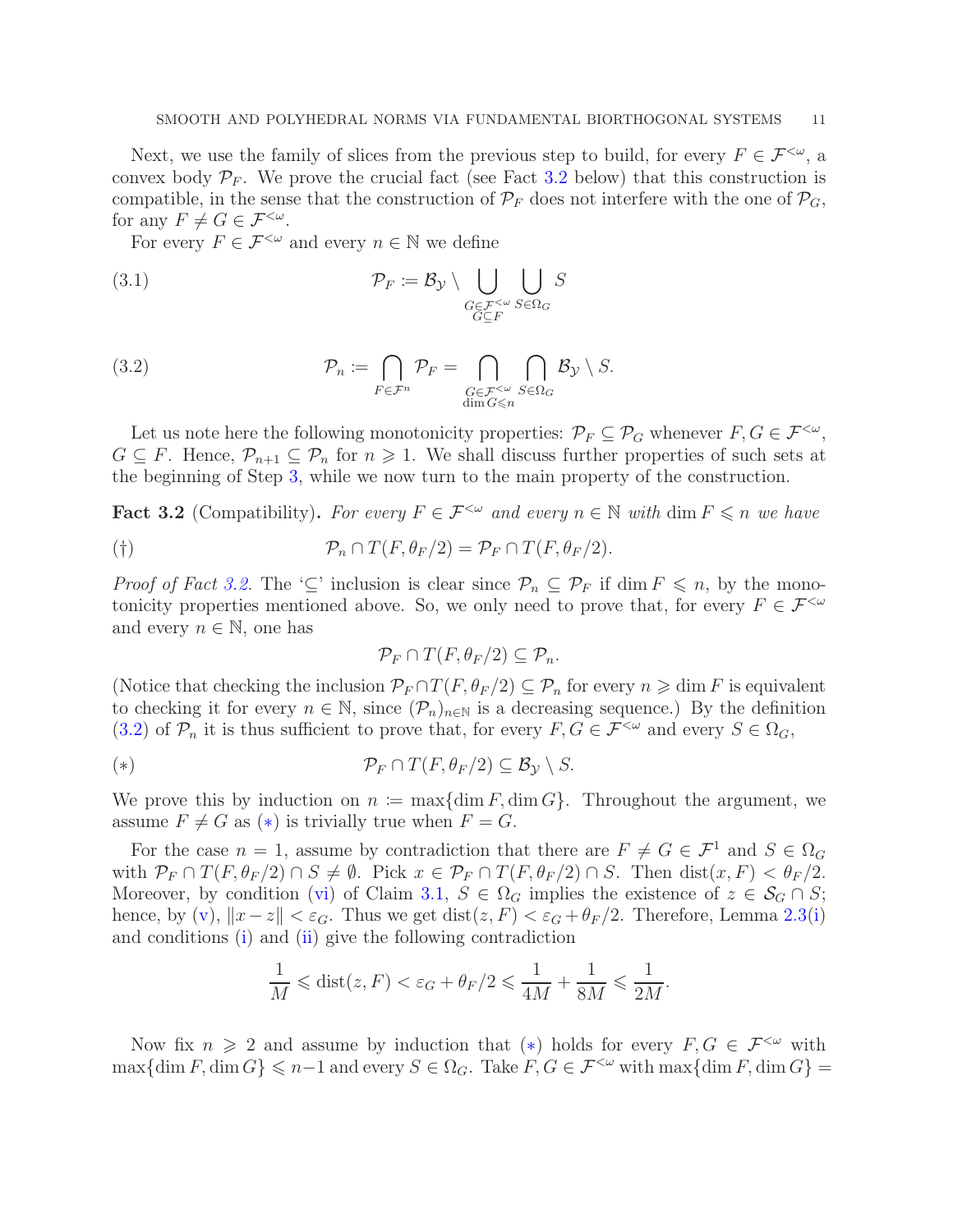n and  $S \in \Omega_G$ . First of all, since  $S \in \Omega_G$ , [\(v\)](#page-8-7) and [\(vi\)](#page-8-8) respectively imply that  $\text{diam}(S) < \varepsilon_G$ and  $S = S(z, \psi, \delta)$  for some

<span id="page-11-0"></span>(3.3) 
$$
z \in \mathcal{S}_G \setminus \bigcup_{\substack{H \in \mathcal{F}^{&\omega} \\ H \subsetneq G}} T(H, \theta_H).
$$

Let us stress that, in particular,  $z \in S \cap G$ , fact that we shall use several times below. We distinguish two cases: dim  $F = n$ , or dim  $G = n$  and dim  $F \leq n - 1$ .

Case 1. dim  $F = n$ .

Set  $k := \dim G \leq n$  and, towards a contradiction, assume that there is  $x \in \mathcal{P}_F \cap$  $T(F, \theta_F/2)$  such that  $x \in S$ . Since  $x, z \in S$ , by [\(v\)](#page-8-7),  $||x-z|| < \varepsilon_G$ . Moreover,  $x \in T(F, \theta_F/2)$ implies  $dist(x, F) < \theta_F/2$ , so  $dist(z, F) < \varepsilon_G + \theta_F/2$ . Now there are three sub-cases.

• If  $F \cap G = \{0\}$ , then we readily have a contradiction. Indeed, applying Lemma [2.3\(](#page-5-3)[i\)](#page-5-1) to  $z \in \mathcal{S}_G$  and F gives the absurd that

$$
\frac{1}{kM} \leqslant \text{dist}(z, F) < \varepsilon_G + \theta_F/2 \stackrel{\text{(i),(ii)}}{\leqslant} \frac{1}{4kM} + \frac{1}{8nM} \stackrel{k \leqslant n}{\leqslant} \frac{1}{2kM}.
$$

- If  $G \subseteq F$ , then  $\mathcal{P}_F \subseteq \mathcal{P}_G$ . However, this contradicts  $x \in \mathcal{P}_F \setminus \mathcal{P}_G$  ( $x \in S$  with  $S \in \Omega_G$  implies  $x \notin \mathcal{P}_G$  by using item [\(vi\)](#page-8-8)).
- The last sub-case is that  $F \cap G \neq \{0\}$  and  $G \nsubseteq F$ . In particular, these conditions give  $F \cap G \subsetneq G$  (and  $F \cap G \subsetneq F$  as well, since  $\dim(F \cap G) \leq k-1$ ). We can now apply Lemma [2.3\(](#page-5-3)[ii\)](#page-5-2) to get

$$
\begin{aligned} \text{dist}(z, F \cap G) &\leq kM \cdot \text{dist}(z, F) < kM(\varepsilon_G + \theta_F/2) \overset{\text{(i)}}{\leq} kM(\varepsilon_G + \varepsilon_F/2) \\ &\overset{\text{(iii)}}{\leq} kM\left(\frac{1}{4kM}\theta_{F \cap G} + \frac{1}{8nM}\theta_{F \cap G}\right) \overset{k \leqslant n}{\leqslant} \frac{1}{2}\theta_{F \cap G}. \end{aligned}
$$

Notice that, when applying condition [\(iii\)](#page-8-4) we are using the assumptions that  $F \cap G \subseteq$ G and  $F \cap G \subsetneq F$ . This estimate implies that  $z \in T(F \cap G, \theta_{F \cap G})$ ; however, this is a contradiction with  $(3.3)$ , since  $F \cap G \subsetneq G$ .

Case 2. dim  $G = n$  and dim  $F \leq n - 1$ .

Here we set  $k := \dim F \leq n-1$  and, as in Case 1, we assume towards a contradiction that there is  $x \in \mathcal{P}_F \cap T(F, \theta_F/2)$  with  $x \in S$ . As above,  $x, z \in S$  and [\(v\)](#page-8-7) imply  $||x - z|| < \varepsilon_G$ ; we again distinguish the same three sub-cases.

• If  $F \cap G = \{0\}$ , we use the assumption that  $x \in T(F, \theta_F/2)$  to find  $w \in F$  with  $||x-w|| < \theta_F/2$ . Since  $x \in S$ ,  $1-\varepsilon_G \le ||x|| \le 1$ , so  $1-\varepsilon_G - \theta_F/2 \le ||w|| \le 1+\theta_F/2$ . Then the vector  $\tilde{w} \coloneqq \frac{w}{\|w\|}$  $\frac{w}{\|w\|}$  satisfies  $\|w - \tilde{w}\| \leq \varepsilon_G + \theta_F/2$ , hence  $\|x - \tilde{w}\| \leq \varepsilon_G + \theta_F$ . Moreover  $dist(x, G) \leqslant \|x - z\| < \varepsilon_G$ . This finally yields  $dist(\tilde{w}, G) \leqslant 2\varepsilon_G + \theta_F$ . We can now apply Lemma [2.3](#page-5-3)[\(i\)](#page-5-1) to  $\tilde{w} \in \mathcal{S}_F$  and G to get the following contradiction:

$$
\frac{1}{kM} \leq \text{dist}(\tilde{w}, G) \leq 2\varepsilon_G + \theta_F \leq \frac{2}{4nM} + \frac{1}{4kM} \leq \frac{3}{4kM},
$$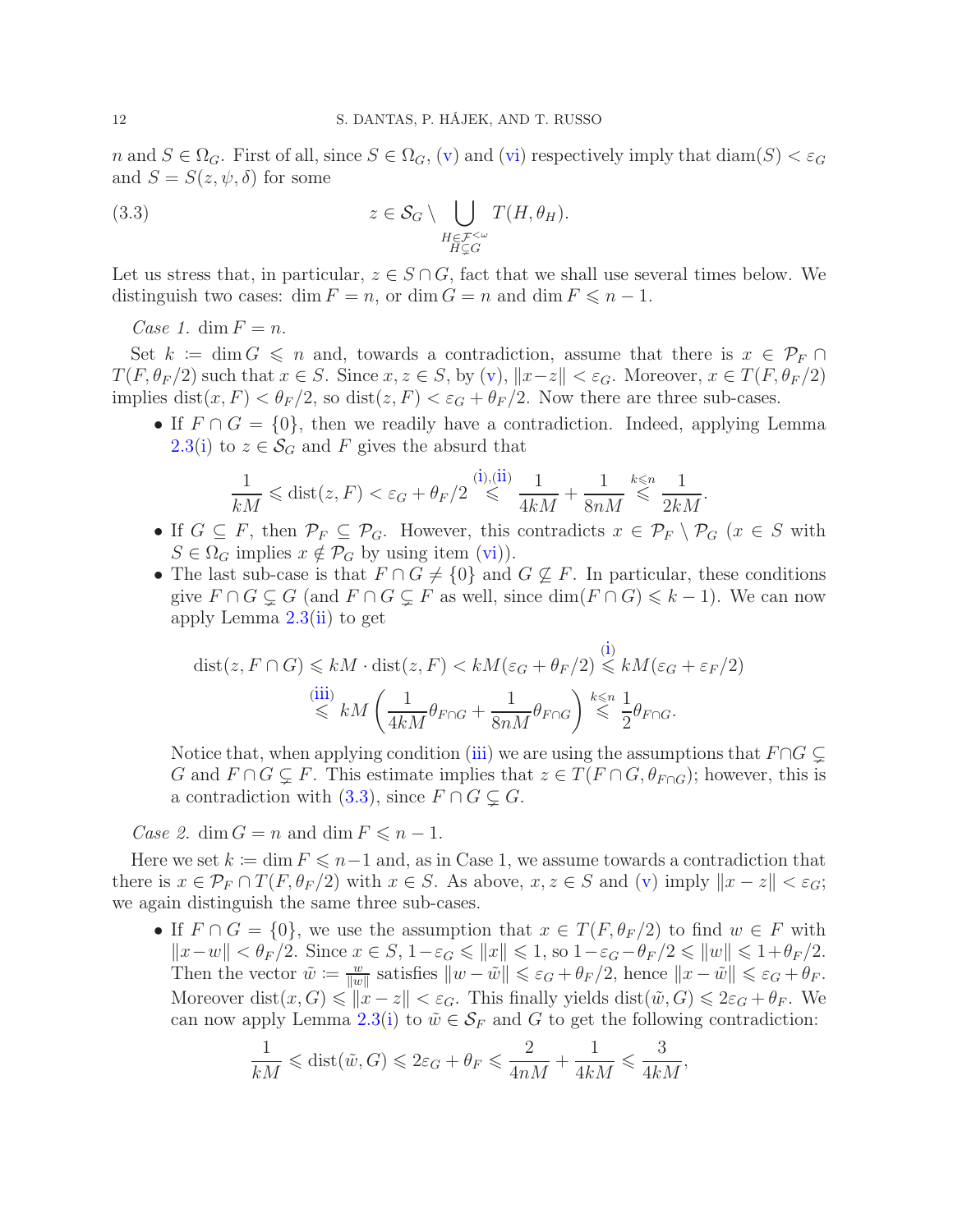where we are using again [\(i\)](#page-8-3), [\(ii\)](#page-8-5), and that  $k \leq n$ .

• If  $F \subseteq G$ , then actually  $F \subsetneq G$ , as dim  $F = k \leq n-1$ . The assumption  $x \in$  $T(F, \theta_F/2)$  gives  $dist(x, F) < \theta_F/2$ , whence (using [\(iii\)](#page-8-4) and that  $F \subsetneq G$ )

$$
dist(z, F) < \varepsilon_G + \theta_F/2 \stackrel{(iii)}{\leq} \frac{1}{4nM} \theta_F + \theta_F/2 < \theta_F
$$

Hence  $z \in T(F, \theta_F)$ , which is in contradiction with  $(3.3)$  since  $F \subsetneq G$ .

• If  $F \cap G \neq \{0\}$  and  $F \nsubseteq G$ , then  $F \cap G \nsubseteq F$  (and  $F \cap G \nsubseteq G$  as well since  $\dim(F \cap G) \leq k \leq n-1$ . As before, we can pick  $w \in F$  with  $||x - w|| < \theta_F/2$ . Since  $||x - z|| < \varepsilon_G$ , such w satisfies dist $(w, G) \le ||w - z|| \le \varepsilon_G + \theta_F/2$ . Combining the estimate dist $(w, G) \leq \varepsilon_G + \theta_F/2$  with Lemma [2.3](#page-5-3)[\(ii\)](#page-5-2) applied to  $w \in F$  (the lemma is used in the second inequality) we obtain

$$
dist(z, F \cap G) \leq dist(w, F \cap G) + (\varepsilon_G + \theta_F/2)
$$
  
\n
$$
\leq kM \cdot dist(w, G) + (\varepsilon_G + \theta_F/2)
$$
  
\n
$$
\leq (kM + 1) \cdot (\varepsilon_G + \theta_F/2) \leq 2kM \cdot (\varepsilon_G + \varepsilon_F/2)
$$
  
\n
$$
\stackrel{\text{(iii)}}{\leq} 2kM \left( \frac{1}{4nM} \theta_{F \cap G} + \frac{1}{8kM} \theta_{F \cap G} \right) \stackrel{k \leq n}{\leq} \frac{1}{2} \theta_{F \cap G}.
$$

Again, this implies  $z \in T(F \cap G, \theta_{F \cap G})$ , a contradiction with [\(3.3\)](#page-11-0).

This concludes the induction step, hence the proof of Fact [3.2.](#page-10-0)  $\Box$ 

<span id="page-12-0"></span>**Step 3.** Construction of a polyhedral LFC norm and proof of Theorem  $A(i)$  $A(i)$ .

In this step we shall use the sets  $(\mathcal{P}_F)_{F \in \mathcal{F}^{< \omega}}$  and  $(\mathcal{P}_n)_{n \in \mathbb{N}}$  to build a polyhedral and LFC norm on  $\mathcal Y$  that approximates  $\|\cdot\|$ . The desired norm will be the Minkowski functional of the set  $P$  defined by

(3.4) 
$$
\mathcal{P} := \bigcap_{n \in \mathbb{N}} \mathcal{P}_n.
$$

To begin with, every set  $\mathcal{P}_F$  ( $F \in \mathcal{F}^{<\omega}$ ) is a closed, convex, and symmetric set (the symmetry is consequence of condition [\(iv\)](#page-8-6)); plainly, we also have  $\mathcal{P}_F \subseteq \mathcal{B}_\mathcal{V}$ . Moreover, by  $(v)$ ,  $\mathcal{P}_F$  is obtained from  $\mathcal{B}_y$  by removing slices of diameter at most  $\varepsilon_F \leq \varepsilon$ , so  $(1-\varepsilon)\mathcal{B}_y \subseteq$  $\mathcal{P}_F$ . As a consequence of these remarks, the set  $\mathcal P$  is a closed, convex and symmetric set with

<span id="page-12-1"></span>
$$
(1-\varepsilon)\mathcal{B}_{\mathcal{Y}}\subseteq\mathcal{P}\subseteq\mathcal{B}_{\mathcal{Y}}.
$$

Thus, the Minkowski functional  $\mu_{\mathcal{P}}$  of  $\mathcal P$  is an equivalent norm on  $\mathcal Y$ , whose unit ball is precisely P. Further, the previous chain of inclusions gives  $\|\cdot\| \le \mu_{\mathcal{P}} \le (1-\varepsilon)^{-1} \|\cdot\|$ , whence  $\mu_{\mathcal{P}}$  approximates  $\|\cdot\|$ . We now show that  $\mu_{\mathcal{P}}$  is a polyhedral and LFC norm on  $\mathcal{Y},$ thereby concluding the proof of Theorem  $A(i)$  $A(i)$ .

In order to check that  $(\mathcal{Y}, \mu_{\mathcal{P}})$  is polyhedral, take a finite-dimensional subspace E of  $\mathcal{Y}$ . Then there is  $F \in \mathcal{F}^{\leq \omega}$  with  $E \subseteq F$ . Hence, it suffices to prove that the unit ball  $\mathcal{P} \cap F$ of F is a polyhedron. From Fact [3.2](#page-10-0) we obtain in particular  $\mathcal{P}_n \cap F = \mathcal{P}_F \cap F$  for every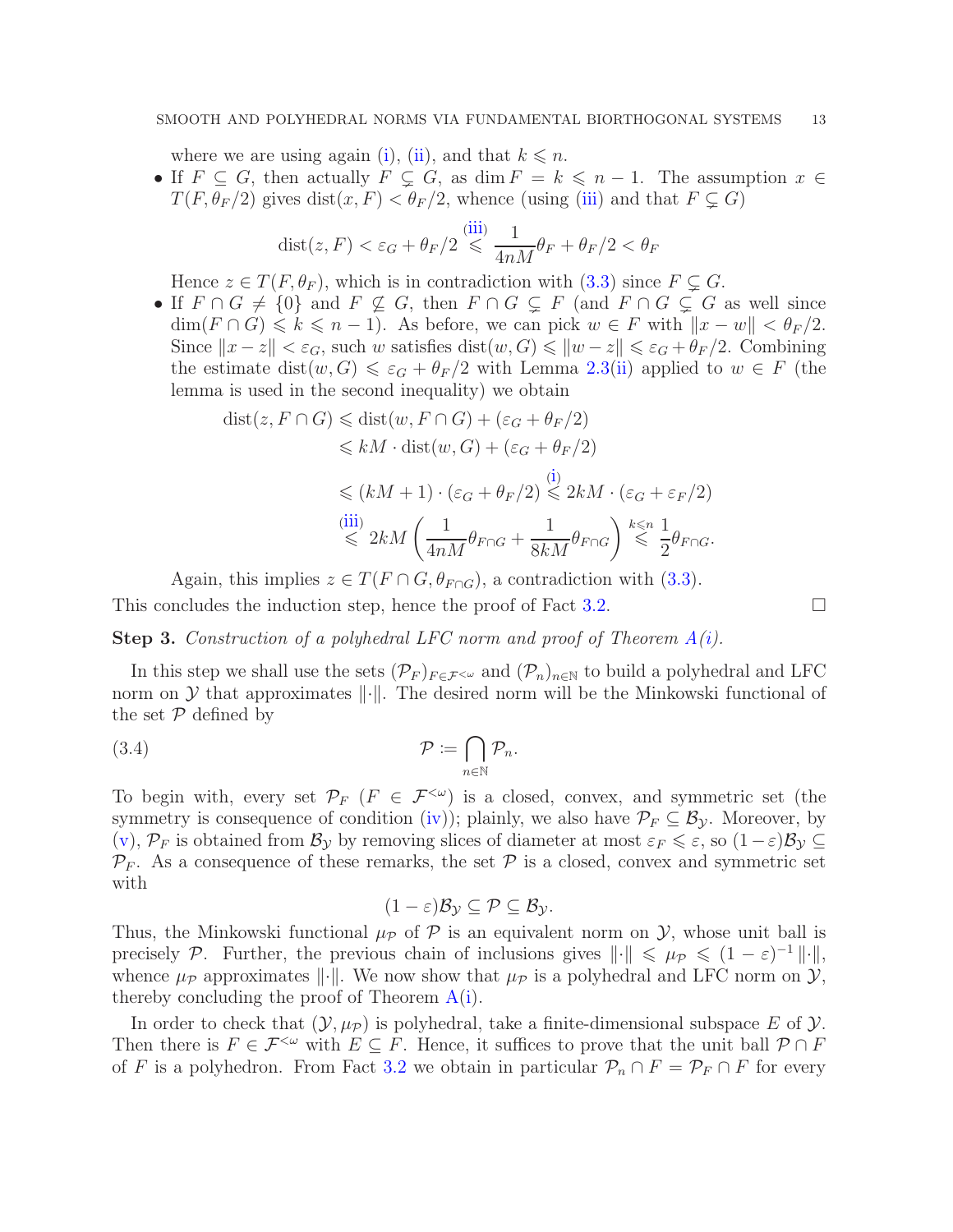$n \in \mathbb{N}, n \geq \dim F$ ; thus,  $P \cap F = P_F \cap F$ . We enumerate all the slices that appear in the definition of  $\mathcal{P}_F$ :

(3.5) 
$$
\bigcup_{\substack{G \in \mathcal{F}^{&\omega} \\ G \subseteq F}} \Omega_G = \{S_j\}_{j=1}^N,
$$

where  $S_j = S(x_j, \psi_j, \delta_j)$ . Then we can write

<span id="page-13-2"></span>
$$
\mathcal{P} \cap F = \mathcal{P}_F \cap F = \{ y \in \mathcal{B}_F \colon \langle \psi_j, y \rangle \leq 1 - \delta_j \text{ for all } j = 1, ..., N \}
$$
  
=  $\{ y \in F \colon \langle \psi_j, y \rangle \leq 1 - \delta_j \text{ for all } j = 1, ..., N \} =: \mathcal{C}.$ 

Indeed, the first equality is just the definition of  $\mathcal{P}_F$ , while the '⊆' inclusion of the second equality is obvious. In order to prove that  $\mathcal{C} \subseteq \mathcal{P}_F \cap F$ , it is sufficient to prove that  $\mathcal{C} \subseteq \mathcal{B}_F$ . Towards a contradiction, assume that there is  $x \in \mathcal{C}$  with  $||x|| > 1$ . Then  $x/||x|| \in \mathcal{C}$  as well. Notice that the second clause of [\(vii\)](#page-8-2) gives in particular  $S_F \subseteq \bigcup_{j=1}^N S_j$ . Hence, there is  $j \in \{1, ..., N\}$  such that  $x/\Vert x \Vert \in S_j$ , which contradicts  $x/\Vert x \Vert \in C$ .

Consequently, we obtained that

<span id="page-13-1"></span>
$$
\mathcal{P} \cap F = \mathcal{P}_F \cap F = \{ y \in F \colon \langle \psi_j, y \rangle \leq 1 - \delta_j \text{ for all } j = 1, ..., N \}
$$

is a polyhedron, hence  $\mu_{\mathcal{P}}$  is a polyhedral norm.

Finally, we use Lemma [2.6](#page-7-2) to show that the norm is LFC. First, in the notation of [\(vii\)](#page-8-2), we have  $\mathcal{P}_F = \mathcal{B}_{\mathcal{Y}} \setminus \mathcal{U}_F$ , so dist $(\mathcal{S}_F, \mathcal{P}_F) > 2\theta_F$  for every  $F \in \mathcal{F}^{<\omega}$ . Thus

(3.6) 
$$
||x|| \leq 1 - 2\theta_F \text{ for all } x \in \mathcal{P}_F \cap F.
$$

Moreover, as before, Fact [3.2](#page-10-0) gives  $\mathcal{P} \cap T(F, \theta_F/2) = \mathcal{P}_F \cap T(F, \theta_F/2)$  for every  $F \in \mathcal{F}^{\lt \omega}$ .

Now fix arbitrarily  $x \in \partial \mathcal{P}$ . Then there is  $F \in \mathcal{F}^{<\omega}$  with  $x \in F$ ; hence  $x \in \mathcal{P}_F \cap F$ and  $||x|| \leq 1 - 2\theta_F$  by [\(3.6\)](#page-13-1). Consider the open ball  $\mathcal{U} := \mathcal{B}_{\theta_F/2}^o(x) := \{y \in \mathcal{Y} : ||y - x|| < \theta_F\}$  $\theta_F/2$ ; then  $\mathcal{U} \subseteq T(F, \theta_F/2)$ . Indeed, for every  $y \in \mathcal{U}$ , dist $(y, F) \leq \|y - x\| < \theta_F/2$  and  $||y|| \le ||x|| + \theta_F/2 \le 1 - 2\theta_F + \theta_F/2 < 1$ . The inclusion  $\mathcal{U} \subseteq T(F, \theta_F/2)$  then allows us to 'localise' the compatibility condition and deduce from Fact [3.2](#page-10-0) that  $\mathcal{P} \cap \mathcal{U} = \mathcal{P}_F \cap \mathcal{U}$ .

Moreover, using  $(3.5)$  and the definition of  $\mathcal{P}_F$ , we can write

$$
\mathcal{P}_F = \left\{ y \in \mathcal{B}_{\mathcal{Y}} \colon \left\langle \frac{\psi_j}{1 - \delta_j}, y \right\rangle \leq 1 \text{ for all } j = 1, \dots, N \right\}.
$$

Consequently, for every  $y \in \mathcal{U}$ ,  $y \in \mathcal{P}$  if and only if  $\left\langle \frac{\psi_j}{1-\epsilon} \right\rangle$  $\left\langle \frac{\psi_j}{1-\delta_j},y\right\rangle \leqslant 1$  for every  $j=1,\ldots,N$ (here we are using the equality  $\mathcal{P} \cap \mathcal{U} = \mathcal{P}_F \cap \mathcal{U}$ ). Therefore, Lemma [2.6](#page-7-2) implies that  $\mu_{\mathcal{P}}$ is LFC, as desired.

# <span id="page-13-0"></span>**Step 4.** Smoothing and proof of Theorem  $A(ii)$  $A(ii)$ .

In this step we glue together in a smooth way the functionals corresponding to the slices from Step [1](#page-8-0) and obtain a  $C^{\infty}$ -smooth and LFC norm on  $\mathcal{Y}$ . The smoothness of the resulting norm will crucially depend again on the compatibility condition  $(†)$  $(†)$  $(†)$ . In order to leave room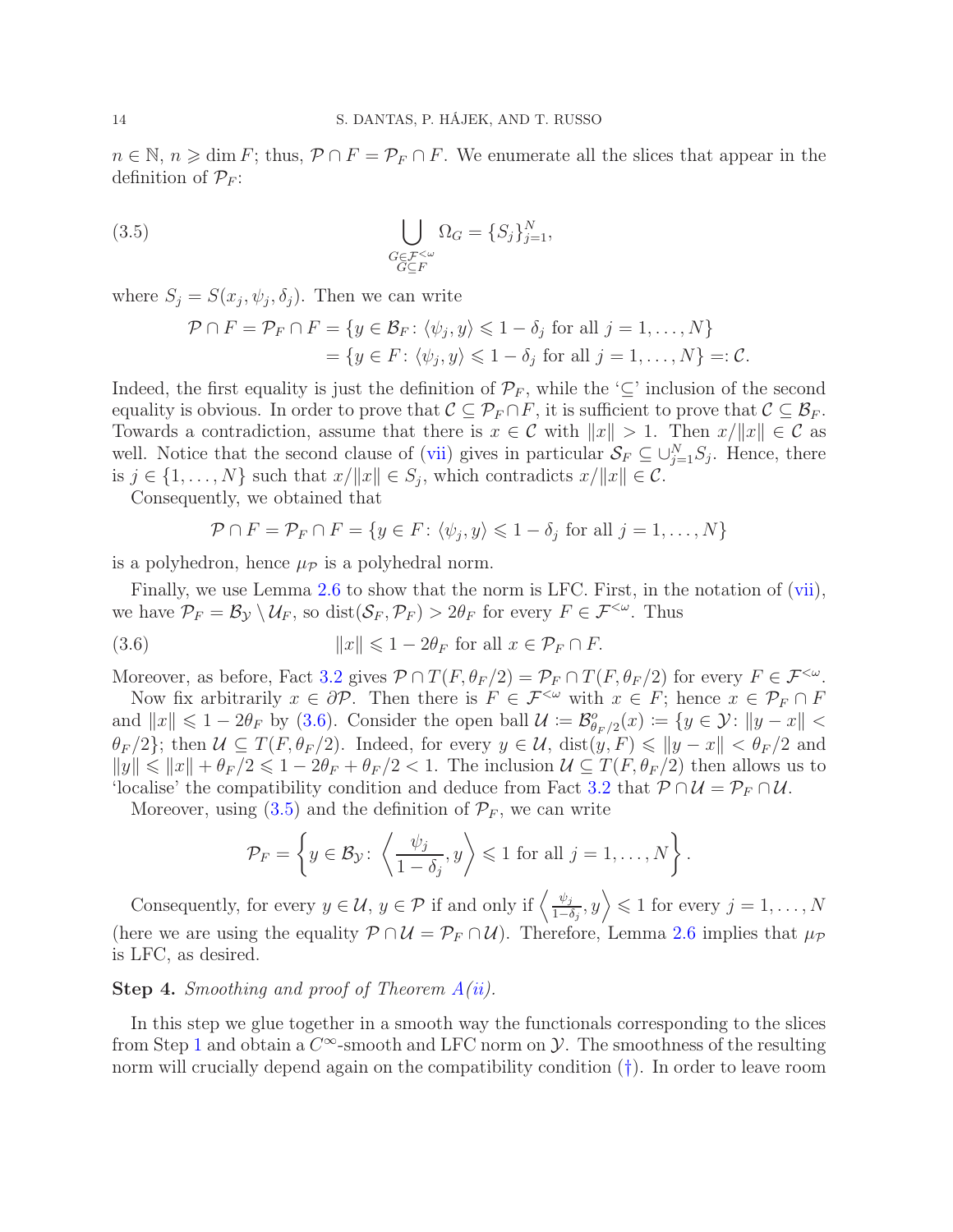for the smoothing, the main technical point consists in actually applying Fact [3.2](#page-10-0) to some suitably enlarged slices and not to the slices from Step [1.](#page-8-0)

Fix  $F \in \mathcal{F}^{\leq \omega}$  and write<sup>[1](#page-14-0)</sup>  $\Omega_F = \left\{\pm S(x_j, \psi_{x_j}, \delta_{x_j})\right\}_{j=1}^k$ . We first define

$$
\Theta_F := \left\{ \frac{\psi_{x_j}}{1 - \delta_{x_j}} \right\}_{j=1}^k.
$$

Observe that this notation allows us to write

<span id="page-14-3"></span>(3.7) 
$$
\mathcal{P}_F := \left\{ y \in \mathcal{B}_{\mathcal{Y}} \colon |\langle \psi, y \rangle| \leq 1 \text{ for all } \psi \in \bigcup_{\substack{G \in \mathcal{F}^{&\omega} \\ G \subseteq F}} \Theta_G \right\}.
$$

Moreover, since all the finitely many slices in  $\Omega_F$  have diameter less than  $\varepsilon_F$ , by Fact [2.2](#page-4-3) there is  $\delta_F > 0$  such that  $\text{diam}(S(x_j, \psi_{x_j}, \delta_{x_j} + \delta_F)) < \varepsilon_F$  for every  $j = 1, \ldots, k$ . We then pick, for every  $F \in \mathcal{F}^{\leq \omega}$ , an even, convex, and  $C^{\infty}$ -smooth function  $\varrho_F : \mathbb{R} \to [0, \infty)$  such that  $\rho_F(1) = 1$  and  $\rho_F(s) = 0$  if and only if  $|s| \leq 1 - \delta_F$ . Note that every such a function is strictly increasing on  $[1 - \delta_F, \infty)$ . We are now in position to define  $\Phi: \mathcal{Y} \to [0, \infty]$  by

$$
\Phi(y) := \sum_{F \in \mathcal{F}^{<\omega}} \sum_{\psi \in \Theta_F} \varrho_F(\langle \psi, y \rangle).
$$

For  $F \in \mathcal{F}^{\leq \omega}$ , we also define  $\Phi_F \colon \mathcal{Y} \to [0, \infty)$  by

<span id="page-14-2"></span>
$$
\Phi_F(y) := \sum_{\substack{G \in \mathcal{F}^{&\omega} \\ G \subseteq F}} \sum_{\psi \in \Theta_G} \varrho_G(\langle \psi, y \rangle).
$$

We wish to apply Lemma [2.5](#page-6-4) to the function  $\Phi$  and sets  $\mathcal{D} := {\Phi < 1}$  and  $\mathcal{B} := {\Phi \le \Phi \le \Phi}$  $1 - \varepsilon$ . To this aim we first observe that<sup>[2](#page-14-1)</sup>

(3.8) 
$$
(1 - \varepsilon)\mathcal{B}_{\mathcal{Y}} \subseteq {\Phi = 0} \subseteq \mathcal{B} \subseteq \mathcal{D} \subseteq \mathcal{P} \subseteq \mathcal{B}_{\mathcal{Y}}.
$$

Indeed, in order to check the first inclusion note that, for  $S = S(x_j, \psi_{x_j}, \delta_{x_j}) \in \Omega_F$ , the condition diam $(S(x_j, \psi_{x_j}, \delta_{x_j} + \delta_F)) < \varepsilon_F$ , together with [\(i\)](#page-8-3) of Claim [3.1,](#page-8-1) implies  $\delta_{x_j} + \delta_F < \varepsilon_F \leqslant \varepsilon$ . Hence, if  $y \in \mathcal{Y}$  satisfies  $||y|| \leqslant 1-\varepsilon$ , then for every  $F \in \mathcal{F}^{<\omega}$  and every  $\psi = \frac{\psi_{x_j}}{1-\delta}$  $\frac{\varphi x_j}{1-\delta_{x_j}} \in \Theta_F$  we have

$$
|\langle \psi, y \rangle| = \left| \left\langle \frac{\psi_{x_j}}{1 - \delta_{x_j}}, y \right\rangle \right| \leq \frac{1 - \varepsilon}{1 - \delta_{x_j}} \leq \frac{1 - \delta_F - \delta_{x_j}}{1 - \delta_{x_j}} \leq 1 - \delta_F.
$$

This yields  $\Phi(y) = 0$  and shows the first inclusion. Next, if  $y \in \mathcal{D}$ , then for every  $\psi \in \Theta_F$  and every  $F \in \mathcal{F}^{\leq \omega}$  we have  $\varrho_F(\langle \psi, y \rangle) \leq 1$ , so  $|\langle \psi, y \rangle| \leq 1$  by the properties of the functions  $\varrho_F$ . Hence,  $y \in \mathcal{P}_F$  for every  $F \in \mathcal{F}^{\lt \omega}$ , whence  $\mathcal{D} \subseteq \mathcal{P}$ . The other inclusions being trivial, [\(3.8\)](#page-14-2) is proved.

<sup>&</sup>lt;sup>1</sup>Note that, differently from [\(3.5\)](#page-13-2), here we do not enumerate the slices in  $\Omega_G$  with  $G \subsetneq F$ .

<span id="page-14-1"></span><span id="page-14-0"></span><sup>&</sup>lt;sup>2</sup>Recall the definition of  $P$  from [\(3.4\)](#page-12-1).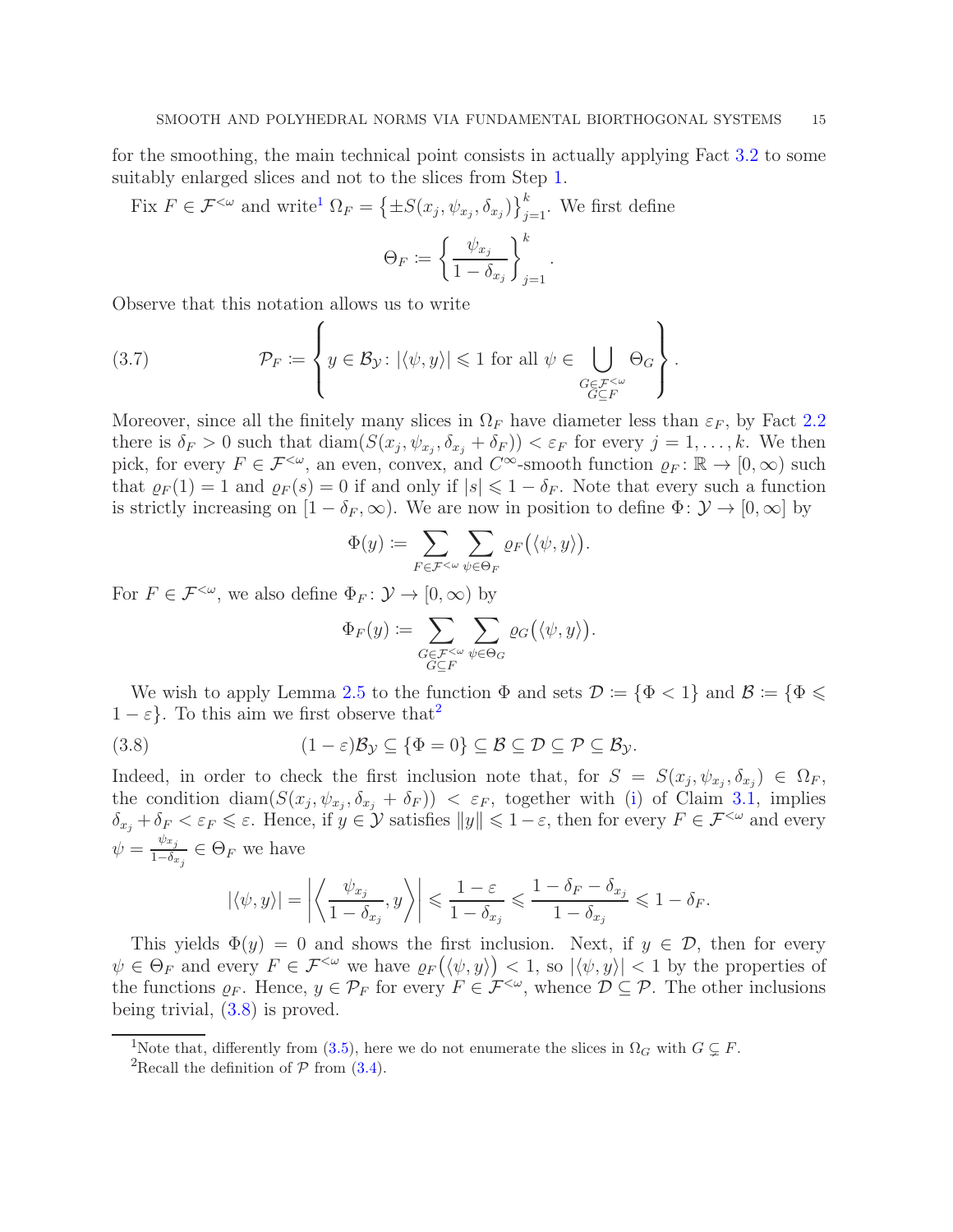In particular, the set  $\beta$  is bounded and closed in  $\mathcal Y$  (since  $\Phi$  is lower semi-continuous on  $\mathcal Y$  by Fatou's lemma). Moreover,  $\Phi$  is even and convex, hence  $\mathcal D$  is convex and symmetric. In order to be able to apply Lemma [2.5](#page-6-4) we need to show that  $\mathcal D$  is open and that  $\Phi$  is  $C^{\infty}$ -smooth and LFC on D. All these properties follow rather easily from the next claim, asserting that  $\Phi$  is locally a finite sum on  $\mathcal{D}$ .

<span id="page-15-0"></span>Claim 3.3. For every  $y \in \mathcal{D}$  there are an open subset U of Y with  $y \in \mathcal{U}$  and  $F \in \mathcal{F}^{&\omega}$ such that  $\Phi = \Phi_F$  on  $\mathcal{U}$ .

Assuming the validity of the claim, note that the function  $\Phi_F$  is clearly  $C^{\infty}$ -smooth and LFC on  $\mathcal Y$  (it is defined via a finite sum). Thus Claim [3.3](#page-15-0) immediately yields that  $\Phi$  is  $C^{\infty}$ -smooth and LFC on some open neighbourhood of  $D$  in  $\mathcal{Y}$ . Hence, it also follows that  $D$ is open. We are then in position to apply Lemma [2.5,](#page-6-4) which leads us to the conclusion that  $\mu_B$  is a  $C^{\infty}$ -smooth and LFC norm. Finally, [\(3.8\)](#page-14-2) implies  $\|\cdot\| \leq \mu_B \leq (1 - \varepsilon)^{-1} \|\cdot\|$ , hence  $\mu_B$  approximates the norm  $\lVert \cdot \rVert$ . Consequently, in order to conclude the proof of Theorem [A](#page-1-3)[\(ii\)](#page-1-2), we only need to prove Claim [3.3.](#page-15-0)

*Proof of Claim [3.3.](#page-15-0)* Take  $F \in \mathcal{F}^{\leq \omega}$  with  $y \in F$  and consider the set U defined by

$$
\mathcal{U} \coloneqq T(F, \theta_F/2) \cap \left\{ z \in \mathcal{Y} \colon \|z\| < 1, \ |\langle \psi, z \rangle| < 1 \text{ for every } \psi \in \bigcup_{\substack{G \in \mathcal{F}^{<\omega} \\ G \subseteq F}} \Theta_G \right\}.
$$

Observe that U is indeed open in  $\mathcal Y$ . In fact,  $T(F, \theta_F/2)$  is open in  $\mathcal B_{\mathcal Y}$ , so  $T(F, \theta_F/2) \cap$  $\{z \in \mathcal{Y}: ||z|| < 1\}$  is open in  $\mathcal{Y}$ ; this and the fact that  $\bigcup_{\substack{G \in \mathcal{F}^{\lt}\omega \\ G \subseteq F}} \Theta_G$  is a finite set yield that U is open in Y. Moreover,  $y \in U$ . Indeed, the assumption that  $y \in \mathcal{D}$  yields  $|\langle \psi, y \rangle| < 1$ for every  $\psi \in \Theta_G$  and every  $G \in \mathcal{F}^{<\omega}$ ,  $G \subseteq F$ . By the same reason (or from  $(3.8)$ ) we also get that  $y \in \mathcal{P}_F \cap F$ . Hence,  $||y|| < 1$ , in light of [\(3.6\)](#page-13-1). Finally, since  $y \in \mathcal{B}_F \subseteq T(F, \theta_F/2)$ , it follows that  $y \in \mathcal{U}$ .

We shall now prove that  $\Phi = \Phi_F$  on the set U. This amounts to proving that for every  $z \in \mathcal{U}$ , every  $G \in \mathcal{F}^{\leq \omega}$ , with  $G \nsubseteq F$ , and every  $\psi \in \Theta_G$  one has  $\varrho_G(\langle \psi, z \rangle) = 0$ ; equivalently, that  $|\langle \psi, z \rangle| \leq 1 - \delta_G$ .

Now the main idea comes. Fix  $G \in \mathcal{F}^{\leq \omega}$  with  $G \nsubseteq F$  and write  $\Omega_G = \left\{ \pm S(x_j, \psi_{x_j}, \delta_{x_j}) \right\}_{j=1}^k$ . Set  $\tilde{\Omega}_G := \left\{ \pm S(x_j, \psi_{x_j}, \delta_{x_j} + \delta_G) \right\}_{j=1}^k$  and  $\tilde{\Omega}_H = \Omega_H$  for  $H \in \mathcal{F}^{\leq \omega}$ ,  $H \neq G$ . Then define sets  $\tilde{\mathcal{P}}_H$  and  $\tilde{\mathcal{P}}_n$  as in [\(3.1\)](#page-10-4) and [\(3.2\)](#page-10-1), but replacing the slices  $(\Omega_H)_{H\in\mathcal{F}^{<\omega}}$  with the slices  $(\tilde{\Omega}_H)_{H\in\mathcal{F}^{<\omega}}$ . Since  $G \nsubseteq F$ , we have  $\tilde{\Omega}_H = \Omega_H$  for every  $H \in \mathcal{F}^{<\omega}$ ,  $H \subseteq F$ ; hence  $\tilde{\mathcal{P}}_F = \mathcal{P}_F$ . Moreover, the system of slices  $(\tilde{\Omega}_H)_{H\in\mathcal{F}^{&\omega}}$  satisfies all conditions [\(i\)](#page-8-3)–[\(vii\)](#page-8-2) in Claim [3.1](#page-8-1) with the same parameters  $(\varepsilon_H)_{H\in\mathcal{F}^{&\omega}}$  and  $(\theta_H)_{H\in\mathcal{F}^{&\omega}}$ . Consequently, the sets  $\mathcal{P}_H$  and  $\tilde{\mathcal{P}}_n$  also satisfy the compatibility condition ([†](#page-10-3)) from Fact [3.2.](#page-10-0) Hence, given  $n \in \mathbb{N}$  with  $n \geqslant \dim F$ , dim G, we have

$$
\mathcal{P}_F \cap T(F,\theta_F/2) = \tilde{\mathcal{P}}_F \cap T(F,\theta_F/2) \stackrel{(\dagger)}{\subseteq} \tilde{\mathcal{P}}_n \subseteq \tilde{\mathcal{P}}_G.
$$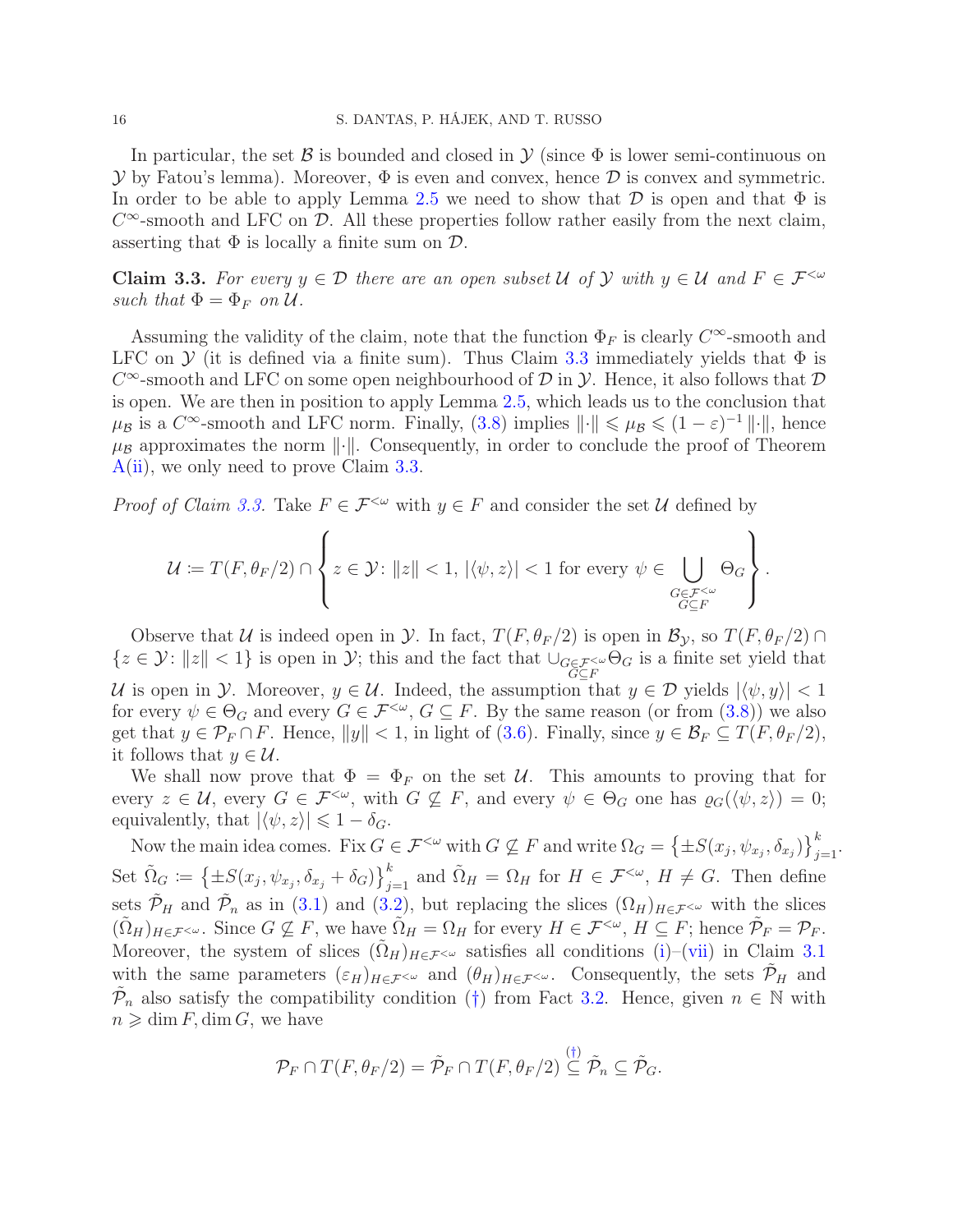Besides,  $U \subseteq \mathcal{P}_F \cap T(F,\theta_F/2)$  by [\(3.7\)](#page-14-3). Therefore, for every  $z \in \mathcal{U}$  and every slice  $\pm S(x_j, \psi_{x_j}, \delta_{x_j} + \delta_G) \in \tilde{\Omega}_G$ , we have  $z \notin \pm S(x_j, \psi_{x_j}, \delta_{x_j} + \delta_G)$ ; in other words,  $|\langle \psi_{x_j}, z \rangle| \leq$  $1 - \delta_{x_j} - \delta_G$ , for every  $j = 1, \ldots, k$ .

Finally, if  $\psi \in \Theta_G$ , there is  $j \in \{1, ..., k\}$  with  $\psi = \frac{\psi_{x_j}}{1 - \delta_x}$  $\frac{\varphi x_j}{1-\delta_{x_j}}$ , whence

$$
|\langle \psi, z \rangle| = \left| \left\langle \frac{\psi_{x_j}}{1 - \delta_{x_j}}, z \right\rangle \right| \leq \frac{1 - \delta_{x_j} - \delta_G}{1 - \delta_{x_j}} \leq 1 - \delta_G.
$$

This yields  $\varrho_G(\langle \psi, z \rangle) = 0$ ; hence  $\Phi(z) = \Phi_F(z)$ , as desired.

<span id="page-16-3"></span>Remark 3.4. It is apparent from the above proof that we only used the LUR condition via Fact [2.1,](#page-4-2) namely we only used that the fact that if  $\mathcal Y$  is LUR, then every point of  $\mathcal{S}_{\mathcal{Y}}$  is strongly exposed. One could wonder whether the argument could be modified as to only require every point of  $S_y$  being denting for  $B_y$ . However, this is not a more general assumption, since Raja [\[51\]](#page-23-8) proved that every normed space  $\mathcal Y$  such that every point of  $\mathcal S_{\mathcal Y}$ is a denting point for  $\mathcal{B}_{\mathcal{V}}$  actually has a LUR renorming. Indeed, although [\[51,](#page-23-8) Theorem 1] is stated for Banach spaces, it is readily seen that the proof of the implication (iii) $\Rightarrow$ (i) there is valid for every normed space. The same result appeared earlier in [57], but the (probabilistic) proof there seems to really depend on completeness.

As we already mentioned in the Introduction, the following corollary of Theorem [A](#page-1-3) generalises a result from [42].

<span id="page-16-1"></span>**Corollary 3.5.** Let  $\mathcal{X}$  be a Banach space with a fundamental biorthogonal system. Then densely many norms on  $\mathcal X$  are  $C^{\infty}$ -smooth and LFC on a dense open subset of  $\mathcal X$ .

Proof. Let  $\{e_{\alpha}; \varphi_{\alpha}\}_{{\alpha}\in \Gamma}$  be a fundamental biorthogonal system in X and let  $\mathcal{Y} \coloneqq \text{span}\{e_{\alpha}\}_{{\alpha}\in \Gamma}$ . According to Theorem [A\(](#page-1-3)[ii\)](#page-1-2), we can take a  $C^{\infty}$ -smooth and LFC norm  $\|\cdot\|$  on  $\mathcal{Y}$ . Then for every  $y \in \mathcal{Y}, y \neq 0$ , there are  $\delta_y > 0$ , functionals  $\psi_1, \ldots, \psi_n \in \mathcal{X}^*$ , and a  $C^{\infty}$ -smooth function  $G: \mathbb{R}^n \to \mathbb{R}$  such that

<span id="page-16-2"></span>(3.9) 
$$
||z|| = G(\langle \psi_1, z \rangle, \dots, \langle \psi_n, z \rangle) \quad \text{for every } z \in \mathcal{B}_\mathcal{Y}^\mathsf{o}(y, \delta_y),
$$

where  $\mathcal{B}^{\circ}_{\mathcal{Y}}$  $\mathcal{S}_y(y, \delta_y) := \{z \in \mathcal{Y} : ||y - z|| < \delta_y\}$  (see, e.g., [\[27,](#page-22-0) Fact 5.79]). Since obviously  $\mathcal{B}^{\circ}_{\mathcal{Y}}$  $\mathcal{B}_{\mathcal{X}}(y, \delta_y)$  is dense in  $\mathcal{B}_{\mathcal{X}}^{\mathsf{o}}(y, \delta_y)$ , the formula [\(3.9\)](#page-16-2) is actually true for every  $z \in \mathcal{B}_{\mathcal{X}}^{\mathsf{o}}(y, \delta_y)$ . Consequently, setting  $\mathcal{U} := \bigcup_{y \in \mathcal{Y} \setminus \{0\}} \mathcal{B}_{\lambda}^{\circ}$  $\mathcal{X}_{\mathcal{X}}(y, \delta_y)$ , U is a dense open set in X, and  $\|\cdot\|$  is  $C^{\infty}$ smooth and LFC in  $\mathcal{U}$ . Finally,  $\widetilde{C}^{\infty}$ -smooth and LFC norms are dense in  $\mathcal{Y}$ , so we are done.

# 4. Partitions of the unity

<span id="page-16-0"></span>In this short section we explain how Theorem  $A(iv)$  $A(iv)$  follows from [\[33\]](#page-22-5) and we begin by recalling Haydon's result from  $|33|$  that we need (also see  $|27$ , Theorem 7.53). We denote by  ${e^*_{\gamma}}_{\gamma \in \Gamma}$  the coordinate functionals on  $c_0(\Gamma)$  and we refer to [\[27,](#page-22-0) §7.5] for basic definitions concerning partitions of the unity.

 $\mathbb{R}^n$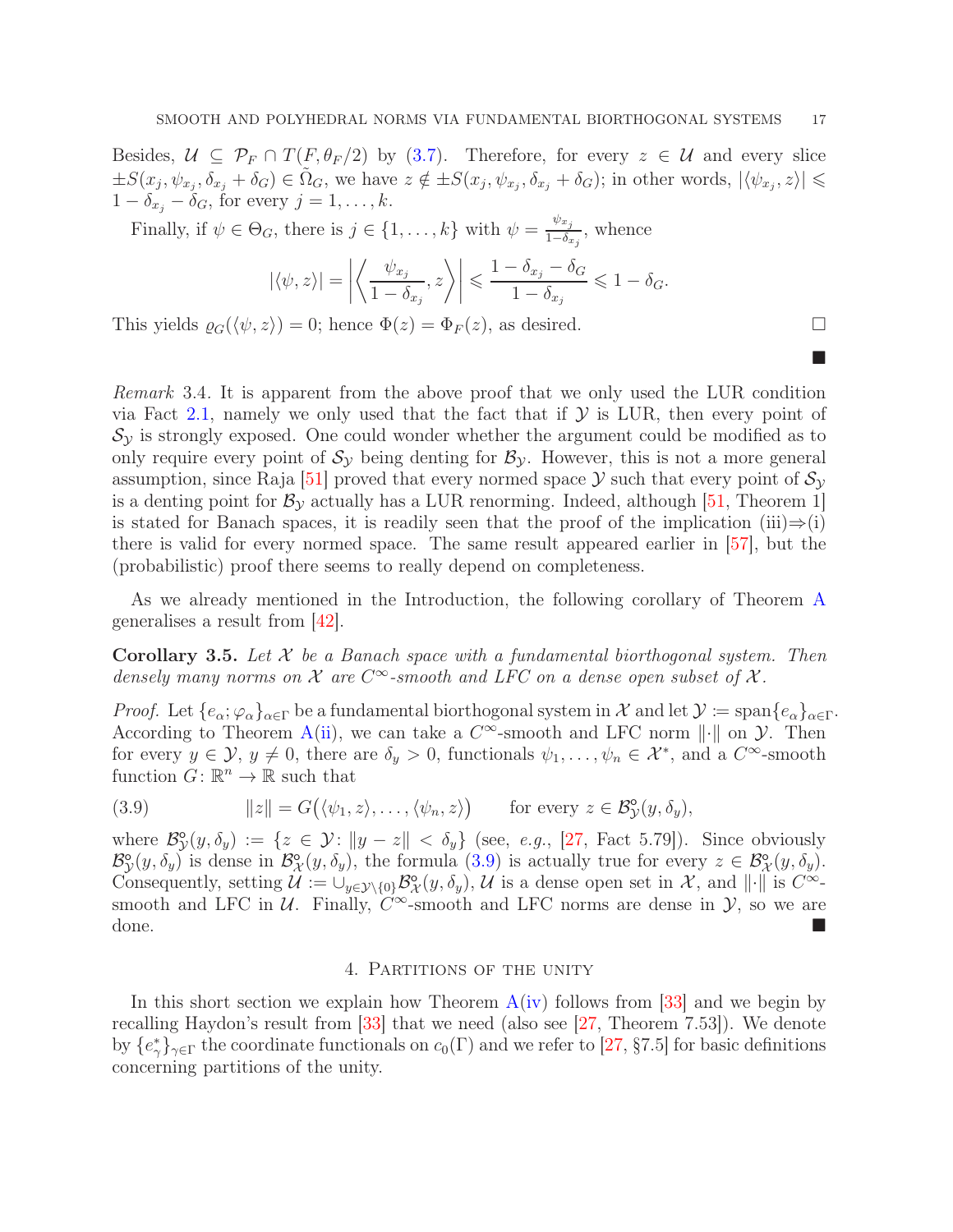<span id="page-17-1"></span>**Theorem 4.1** (Haydon, [\[33\]](#page-22-5)). Let  $Y$  be a normed space with a  $C<sup>k</sup>$ -smooth bump function. Assume that:

- (i) there is a continuous function  $\Phi \colon \mathcal{Y} \to c_0(\Gamma)$  such that  $e^*_{\gamma} \circ \Phi$  is  $C^k$ -smooth where non-zero, for every  $\gamma \in \Gamma$ ,
- (ii) for every finite set  $F \subseteq \Gamma$  there is a  $C^k$ -smooth map  $P_F \colon \mathcal{Y} \to \mathcal{Y}$  such that span $(P_F(\mathcal{Y}))$ has locally finite  $C^k$ -smooth partitions of the unity,
- (iii) for every  $x \in Y$  and  $\varepsilon > 0$  there is  $\delta > 0$  such that  $||x P_F(x)|| < \varepsilon$ , where  $F \coloneqq \{ \gamma \in \Gamma : |\Phi(x)(\gamma)| \geqslant \delta \}.$

Then  $Y$  admits locally finite and  $\sigma$ -uniformly discrete  $C^k$ -smooth partitions of the unity.

In the case when  $\mathcal{Y} := \text{span}\{e_{\alpha}\}_{{\alpha \in \Gamma}}$  is the linear span of some fundamental biorthogonal system  $\{e_{\alpha}; \varphi_{\alpha}\}_{{\alpha}\in \Gamma}$  we can apply Haydon's result as follows. The map  $\Phi$  is defined by

$$
\Phi(x) := \left( \left\langle \frac{\varphi_{\alpha}}{\|\varphi_{\alpha}\|}, x \right\rangle \right)_{\alpha \in \Gamma},
$$

so that  $e^*_{\gamma} \circ \Phi$  is evidently  $C^{\infty}$ -smooth and LFC on  $\mathcal{Y}$ . The map  $P_F$  is just the canonical projection from Y onto span $\{e_\alpha\}_{\alpha \in F}$ ; surely, the finite-dimensional normed space span $\{e_\alpha\}_{\alpha \in F}$ admits locally finite  $C^{\infty}$ -smooth and LFC partitions of the unity. The approximation condition is also easily satisfied, since for every  $x \in \mathcal{Y}$  there is a finite set  $F \subseteq \Gamma$  with  $x = P_F(x)$ . Hence Theorem [4.1](#page-17-1) yields that  $\mathcal Y$  admits locally finite and  $\sigma$ -uniformly discrete  $C^{\infty}$ -smooth partitions of the unity.

In order to explain with such partitions of the unity are also LFC, we follow the proof and notation in [\[27,](#page-22-0) Theorem 7.53]. Since the functions  $\varphi_{F,q,r}$  defined there are LFC and  $\Phi$  is linear, every map  $\varphi_{F,q,r} \circ \Phi$  is LFC (see, for example, [\[27,](#page-22-0) Fact 5.80]). Next, instead of using the partition ring  $C^{\infty}(\mathcal{Z})$ , we replace it with the partition ring of  $C^{\infty}$ -smooth LFC functions on  $\mathcal Z$  and we apply [\[27,](#page-22-0) Lemma 7.49] to such partition ring. Notice that the partition ring of  $C^{\infty}$ -smooth LFC functions on  $\mathcal Y$  contains a bump function by Theorem [A](#page-1-3)[\(iii\)](#page-2-1). Then the unique additional difference is that we need to show that each of the sets  $\Phi^{-1}(W_{F,q,r}), P_F^{-1}$  $F^{-1}(V)$ , and  $(Id - P_F)^{-1}(U_m)$  is of the form  $\{f \neq 0\}$ , for some  $C^{\infty}$ smooth and LFC function  $f: \mathcal{Y} \to \mathbb{R}$ . We explain this for sets  $P_F^{-1}$  $\mathcal{F}^{-1}(V)$ , the other two cases being analogous. By assumption  $V = \{g \neq 0\}$ , for some  $C^{\infty}$ -smooth and LFC function g: span $\{e_{\alpha}\}_{{\alpha \in F}} \to \mathbb{R}$ . Then  $P_F^{-1}$  $P_F^{-1}(V) = \{g \circ P_F \neq 0\}$  and the function  $g \circ P_F : \mathcal{Y} \to \mathbb{R}$  is  $C^{\infty}$ . smooth and LFC (again, the LFC follows from the linearity of  $P_F$ <sup>[3](#page-17-2)</sup>). All the remaining steps of the proof being identical to the argument in [\[27\]](#page-22-0), we conclude the validity of Theorem [A\(](#page-1-3)[iv\)](#page-2-2).

# 5.  $C^1$ -SMOOTH LUR NORMS

<span id="page-17-0"></span>In this section we discuss the proof of Theorem  $A(v)$  $A(v)$ , thereby concluding the proof of our main result. As we said already, the argument is an adaptation of [\[30\]](#page-22-6), therefore we shall restrict ourselves to defining the desired  $C^1$ -smooth LUR norm and refer to [\[30\]](#page-22-6) for

<span id="page-17-2"></span><sup>&</sup>lt;sup>3</sup>This argument does not work in the general setting of Theorem [4.1,](#page-17-1) since there the maps  $\Phi$  and  $P_F$ are not necessarily linear.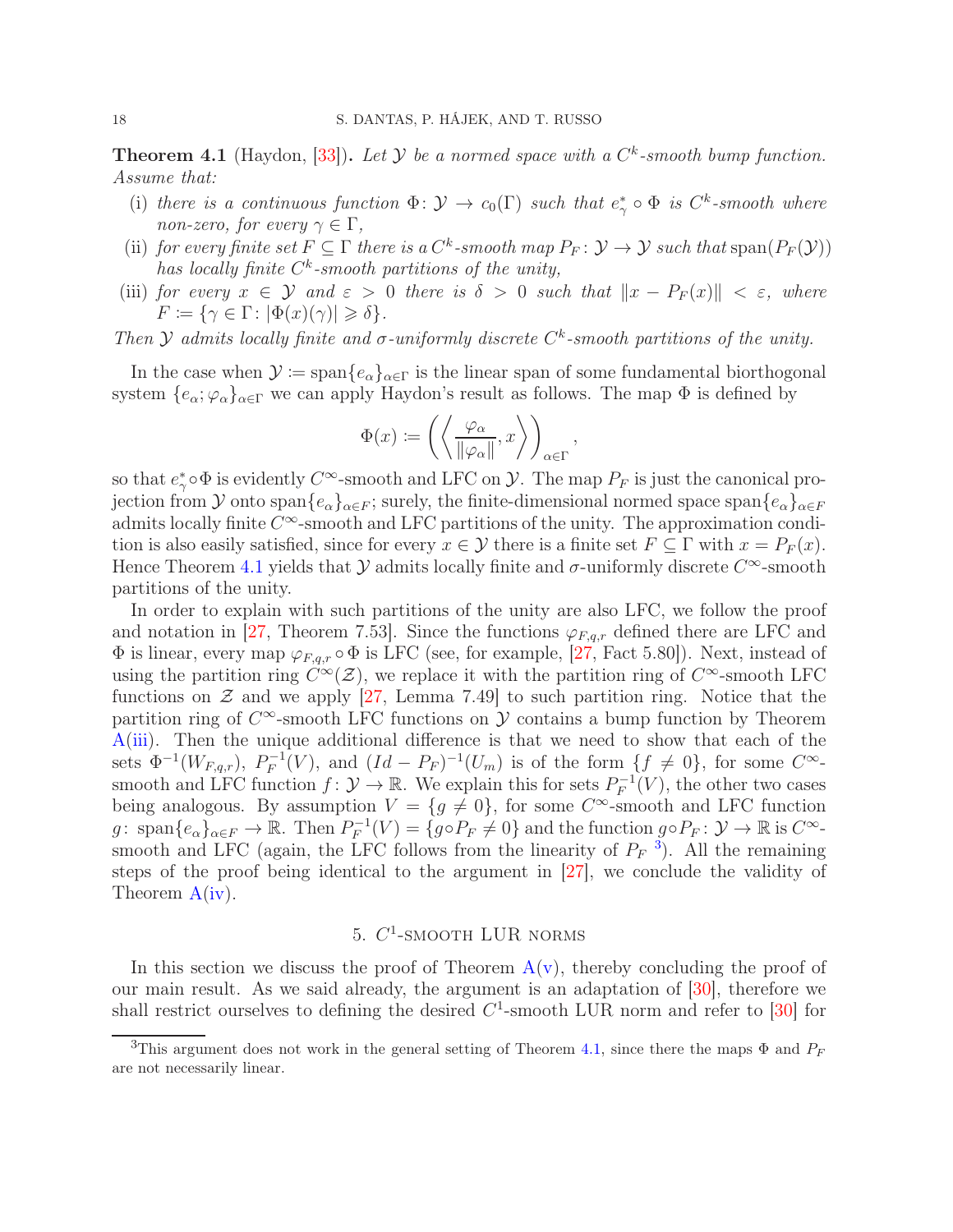the verification of the various properties. Very roughly speaking, the main idea in [\[30\]](#page-22-6) is to smoothen up the formula for the norm from Troyanski's renorming technique. Since LUR renormings typically involve countably many contributions around each point, it is crucial to have uniform Lipschitz estimates in order to obtain  $C<sup>1</sup>$ -smoothness in the limit. Two earlier results, based on the same strategy but substantially less technical, are [\[41\]](#page-22-17) and [\[46\]](#page-23-0) (also see [\[14,](#page-21-1) §V.1]), where a  $C^1$ -smooth LUR norm is constructed in every separable Banach space and in  $c_0(\Gamma)$ , respectively.

If  $\mathcal{Y} \coloneqq \text{span}\{e_{\alpha}\}_{{\alpha} \in \Gamma}$  is the linear span of a fundamental biorthogonal system  $\{e_{\alpha}; \varphi_{\alpha}\}_{{\alpha} \in \Gamma}$ , then, to begin with, we can assume that  $\{e_{\alpha}; \varphi_{\alpha}\}_{{\alpha}\in \Gamma}$  is bounded, thanks to Theorem [2.4](#page-6-3)[\(i\)](#page-6-1). Secondly, in light of Theorem  $A(i)$  $A(i)$ ,  $C^{\infty}$ -smooth norms are dense in the set of all equivalent norms on  $\mathcal Y$ . Hence Theorem  $A(v)$  $A(v)$  is a consequence of Theorem [5.1](#page-18-0) below.

<span id="page-18-0"></span>**Theorem 5.1.** Let  $X$  be a Banach space with a bounded fundamental biorthogonal system  ${e_{\alpha}; \varphi_{\alpha}\}_{\alpha \in \Gamma}$ . Let  $\mathcal{Y} \coloneqq \text{span}\{e_{\alpha}\}_{\alpha \in \Gamma}$  and let  $\|\cdot\|$  be a  $C^1$ -smooth norm on  $\mathcal{Y}$ . Then  $\|\cdot\|$  can be approximated by  $C^1$ -smooth LUR norms.

Before the proof we need to recall a couple of definitions. Let  $\mathcal Y$  be a normed space and D be a convex subset of  $\mathcal{Y}$ . A convex function  $f: \mathcal{D} \to \mathbb{R}$  is *strictly convex* if its graph contains no non-trivial segments. A function  $g = (g_{\gamma})_{\gamma \in \Lambda}$ :  $\mathcal{Y} \to \ell_{\infty}(\Lambda)$  is *coordinate-wise* convex (resp. coordinate-wise  $C^k$ -smooth) if, for every  $\gamma \in \Lambda$ , the function  $g_{\gamma}$  is convex (resp.  $C^k$ -smooth).

*Proof of Theorem [5.1.](#page-18-0)* Without loss of generality, we can assume that  $||e_\alpha|| = 1$  and  $||\varphi_\alpha|| \le$ M, for some  $M \geq 1$  (M corresponds to the constant 2C in [\[30,](#page-22-6) §4.2]). We begin by fixing some notation. Let, for every  $n \in \mathbb{N}$ ,  $\xi_n$ :  $[0,\infty) \to [0,\infty)$  be a  $C^{\infty}$ -smooth, 1-Lipschitz convex function such that  $\xi_n(t) = 0$  when  $t \in [0, 1/n]$  and  $\xi_n(t) = t - \frac{2}{n}$  when  $t \geq 3/n$  (take the convolution of  $t \mapsto \max\{0, t - \frac{2}{n}\}$  $\frac{2}{n}$  with a suitable bump). Let  $\mathcal{B}_{\mathcal{Y}}^{\circ}$  be the open unit ball of  $\mathcal Y$ . On  $\ell_{\infty}(\Lambda)$  we consider the seminorm  $\lceil \cdot \rceil$  defined by

$$
\lceil z \rceil := \inf \{ t > 0 \colon \{ \gamma \in \Lambda \colon |z(\gamma)| > t \} \text{ is finite} \} = \| q(z) \|_{\ell_\infty(\Lambda)/c_0(\Lambda)},
$$

where  $q: \ell_{\infty}(\Lambda) \to \ell_{\infty}(\Lambda)/c_0(\Lambda)$  is the quotient map. For  $\eta \in (0,1)$  we consider the set

$$
A_{\eta}(\Lambda) \coloneqq \{ z \in \ell_{\infty}(\Lambda) \colon \lceil z \rceil < (1 - \eta) \lVert z \rVert_{\infty} \}.
$$

Note that  $z \in A_n(\Lambda)$  is a 'strong maximum' condition, in the sense that finitely many coordinates of z are quantitatively larger than the others. The construction of the norm is then performed in three steps.

First, consider the system of functions  $\{g_{n,m,l}: n, m, l \in \mathbb{N}, l \leq n\}$  on  $\mathbb{R}^2$  obtained by shifting and scaling a certain function g. Set  $g: \mathbb{R}^2 \to [0, \infty)$  to be  $g(t, s) = 0$  for  $t \leq 0$ and, for  $t > 0$ ,

$$
g(t,s) \coloneqq \exp(-10/t) \cdot \left(\frac{s^2}{100} + \frac{s}{10} + 1\right).
$$

For  $n, m, l \in \mathbb{N}$  with  $l \leq n$  define

$$
g_{n,m,l}(t,s) := g\left(\frac{t-l/n}{1+nM}, \theta_{n,m} \frac{s}{1+nM}\right).
$$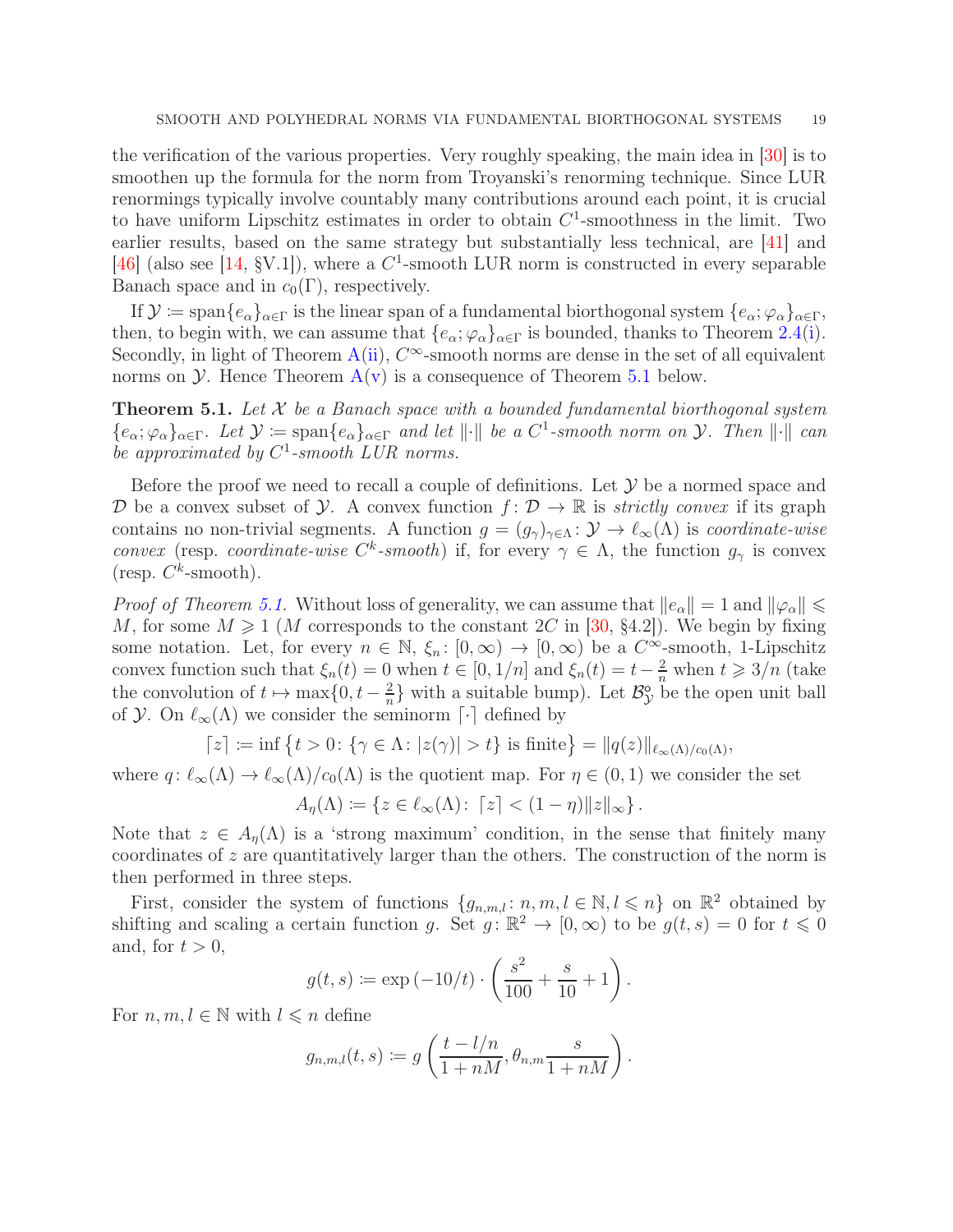The main properties of the system  $\{g_{n,m,l}\}\$  are listed in [\[30,](#page-22-6) Lemma 4.5], where in particular the parameters  $\theta_{n,m} \in (0,1)$  and  $\eta_{n,m} \in (0,1/2)$  are fixed. Consider the set

$$
\Lambda_n := \big\{ (A, B) \colon \emptyset \neq B \subseteq A \subseteq \Lambda, |A| \leq n \big\}
$$

and the functions  $H_{n,m} : \mathcal{B}_{\mathcal{Y}}^{\mathfrak{0}} \to \ell_{\infty}(\Lambda_n)$  defined by

$$
H_{n,m}y(A,B) \coloneqq g_{n,m,|A|} \left( \sum_{\alpha \in A} \xi_n(|\langle \varphi_\alpha, y \rangle|), \xi_n \left( \left\| y - \sum_{\alpha \in B} \langle \varphi_\alpha, y \rangle e_\alpha \right\| \right) \right).
$$

It is easily seen that  $H_{n,m}$  is 1-Lipschitz, coordinate-wise convex and coordinate-wise  $C^1$ -smooth. Additionally, [\[30,](#page-22-6) Lemma 4.7] asserts that  $H_{n,m}y \in A_{\eta_{n,m}}(\Lambda_n)$  for every  $y \in \mathcal{B}_{\mathcal{Y}}^{\mathcal{S}}$ with  $H_{n,m}y \neq 0$ .

The second step consists in building the norms for gluing together the functions  $H_{n,m}$  in the standard way. For  $\eta \in (0, 1/2)$ , take a  $C^{\infty}$ -smooth convex function  $\psi_{\eta} : [0, \infty) \to [0, \infty)$ such that  $\psi_{\eta}(t) = 0$  for  $t \in [0, 1 - \eta], \psi_{\eta}$  is strictly convex on  $[1 - \eta, \infty)$ , and  $\psi_{\eta}(1) = 1$ . We also require that  $\psi_{\eta_1}(t) \leq \psi_{\eta_2}(t)$  for  $t \in [0,1]$  and  $\eta_1 < \eta_2$ . Set  $\Phi_{\eta}: \ell_{\infty}(\Lambda) \to [0,\infty]$  by

$$
\Phi_\eta(z) \coloneqq \sum_{\gamma \in \Lambda} \psi_\eta(|z(\gamma)|)
$$

and let  $Z_n$  be the Minkowski functional of the set  $\{\Phi_n \leq 1\}$ . One readily sees that  $Z_n \leq Z_n$ if  $\eta_1 \leq \eta_2$ , that  $Z_\eta$  is a lattice norm, and that  $(1 - \eta)Z_\eta \leq \|\cdot\|_\infty \leq Z_\eta$ . In particular,  $Z_\eta$ is 2-Lipschitz on  $\ell_{\infty}(\Lambda)$ . Moreover,  $Z_{\eta}$  is  $C^{\infty}$ -smooth and LFC on the set  $A_{\eta}(\Lambda)$  and  $(1 - \eta)Z_n(z) < ||z||_{\infty}$  for every  $z \in A_n(\Lambda)$ , [\[30,](#page-22-6) Lemma 4.1]. Additionally,  $Z_n$  satisfies a LUR condition for 'large coordinates', [\[30,](#page-22-6) Lemma 4.3 and Lemma 4.4].

Finally, in the last step we glue all the ingredients together. Consider the norm  $Z_n$  on  $\ell_{\infty}(\Lambda)$  with  $\eta = \eta_{n,m}$  and  $\Lambda = \Lambda_n$  as defined above. For  $j, n, m \in \mathbb{N}$  define  $J_{j,n,m} \colon \mathcal{B}_{\mathcal{Y}}^{\mathsf{o}^{\prime}} \to$  $[0, \infty)$  by

$$
J_{j,n,m} := \xi_j \circ Z_{\eta_{n,m}} \circ H_{n,m}.
$$

Clearly,  $J_{j,n,m}$  is 2-Lipschitz on  $\mathcal{B}_{\mathcal{Y}}^{\circ}$  $\mathcal{Y}$  and  $J_{j,n,m}(0) = 0$ . Moreover,  $Z_{\eta_{n,m}} \circ H_{n,m}$  is  $C^1$ -smooth on the set  $\{H_{n,m}\neq 0\}$ ; this follows from the facts that  $H_{n,m}$  is coordinate-wise  $C^1$ -smooth, that  $H_{n,m}y \in A_{\eta_{n,m}}(\Lambda_n)$  when  $H_{n,m}y \neq 0$ , and that  $Z_{\eta_{n,m}}$  is  $C^1$ -smooth on  $A_{\eta_{n,m}}(\Lambda_n)$ . Hence,  $J_{j,n,m}$  is  $C^1$ -smooth on  $\mathcal{B}_{\mathcal{Y}}^{\circ}$  $\hat{\mathcal{Y}}$ . Finally, fix  $\varepsilon > 0$  and define  $J: \mathcal{B}_{\mathcal{Y}}^{\circ} \to [0, \infty)$  by

$$
J(y)^2 := \|y\|^2 + \varepsilon \sum_{j,n,m \in \mathbb{N}} 2^{-(j+n+m)} J_{j,n,m}(y)^2.
$$

Since each  $J_{j,n,m}$  is 2-Lipschitz, the series of the derivatives converges and J is  $C^1$ -smooth on  $\mathcal{B}_3^{\circ}$  $\mathcal{C}_{\mathcal{Y}}^{\circ}$ . Also,  $||y|| \leqslant J(y) \leqslant \sqrt{1+4\varepsilon} ||y||$ , whence

$$
\frac{1-\varepsilon}{\sqrt{1+4\varepsilon}}\mathcal{B}_{\mathcal{Y}}\subseteq\{J\leqslant 1-\varepsilon\}\subseteq\mathcal{B}_{\mathcal{Y}}.
$$

Therefore, the Minkowski functional  $\|\cdot\|$  of the set  $\{J \leq 1-\varepsilon\}$  is a norm that approximates  $\|\cdot\|$ . Moreover, J is C<sup>1</sup>-smooth on  $\mathcal{B}_{\mathcal{Y}}^{\circ} \supseteq \{J \leq 1\}$ , so Lemma [2.5](#page-6-4) yields that  $\|\cdot\|$  is  $C^1$ smooth. What remains to be proved is that  $\|\cdot\|$  is LUR, which follows the argument in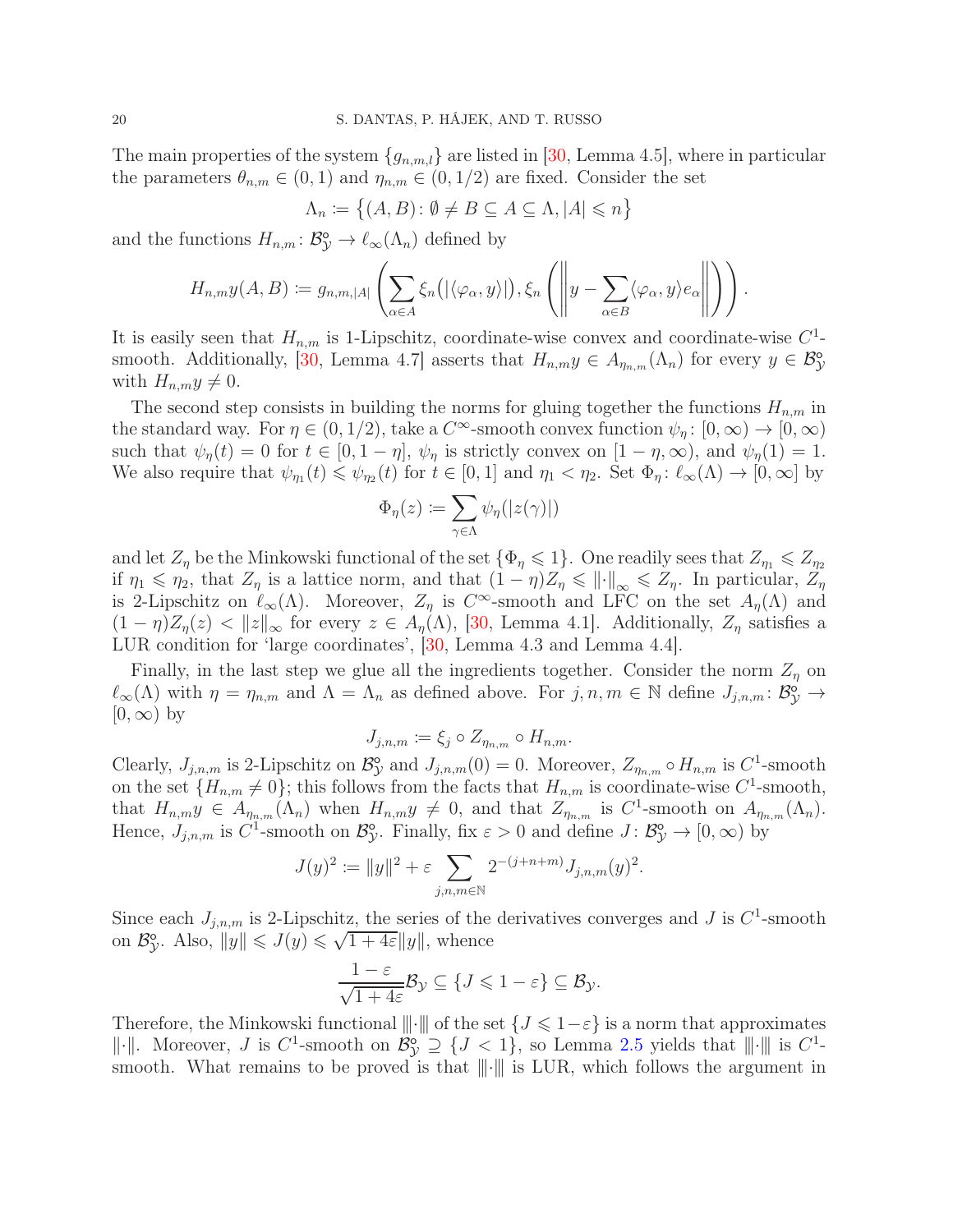[\[30,](#page-22-6) Proposition 4.10]. As a matter of fact the argument is even simpler in our context, since instead of finding a finite set A with

$$
\left\|y - \sum_{\gamma \in A} Q_{\gamma} y\right\| < \varepsilon,
$$

we can find a finite set  $A = \text{supp}(y)$  with  $y = \sum_{\alpha \in A} \langle \varphi_{\alpha}, y \rangle e_{\alpha}$  ( $Q_{\gamma}$  in [\[30\]](#page-22-6) are projections that correspond to the rank-one projections  $\langle \varphi_{\alpha}, \cdot \rangle e_{\alpha}$ .

<span id="page-20-0"></span>5.1. Higher order smoothness and super-reflexivity. We shall conclude the section observing that the  $C^1$ -smooth LUR norms that we constructed above can't in general admit any higher order smoothness. This essentially follows from results in [\[20\]](#page-22-2) (also see [\[27,](#page-22-0) §5.2]) and we sketch the explanation below.

We write that a norm on  $\mathcal{X}$  is  $C_{loc}^{1,+}$ -smooth (resp.  $C^{1,+}$ -smooth) if it is differentiable with locally uniformly continuous (resp. uniformly continuous) derivative on  $S_{\mathcal{X}}$ . Moreover, we also recall that the *modulus of smoothness* of a norm  $\|\cdot\|$  on a Banach space X is the function  $\rho_{\mathcal{X}}: (0, \infty) \to (0, \infty)$  defined by

$$
\rho_{\mathcal{X}}(\tau) \coloneqq \sup \left\{ \frac{\|x + \tau h\| + \|x - \tau h\| - 2}{2} : \|x\| = \|h\| = 1 \right\}.
$$

A Banach space X is uniformly smooth if  $\frac{\rho_X(\tau)}{\tau} \to 0$  as  $\tau \to 0^+$ ; it is a classical result that uniformly smooth Banach spaces are super-reflexive.

<span id="page-20-1"></span>**Theorem 5.2.** Let Y be a normed space with a  $C^{1,+}_{loc}$ -smooth LUR norm  $\|\cdot\|$ . Then the completion  $\hat{y}$  of  $\hat{y}$  is super-reflexive.

*Proof.* Since  $\|\cdot\|$  is LUR, every point of its unit sphere is strongly exposed. Hence [\[27,](#page-22-0) Theorem 5.46 (which comes from [\[20\]](#page-22-2)) implies that  $\mathcal Y$  has a  $C^{1,+}$ -smooth norm  $|||\cdot|||$ . Let  $g: \mathcal{Y} \setminus \{0\} \to \mathbb{R}$  be the derivative of  $\|\cdot\|$ ; by homogeneity, g is uniformly continuous on  $\{y \in \mathcal{Y} : |||y|| \ge 1/2\}$  with modulus of continuity, say  $\omega_q$ . Fix  $y, h \in \mathcal{Y}$  with  $|||y|| = ||h||| = 1$ and  $\tau \in (0, 1/2)$ . By Lagrange theorem, there are  $\theta^{\pm} \in (0, 1)$  with

$$
||y \pm \tau h|| - ||y|| = \langle g(y \pm \theta^{\pm} \tau h), \pm \tau h \rangle
$$

(here we are using the facts that  $\|\cdot\|$  is differentiable on  $\mathcal Y$  and  $y, h \in \mathcal Y$ ). Note that  $||y \pm \theta^{\pm} \tau h|| \geq 1/2$ . Then we have

$$
||y + \tau h|| + ||y - \tau h|| - 2||y|| = \langle g(y + \theta^+ \tau h) - g(y - \theta^- \tau h), \tau h \rangle
$$
  
\n
$$
\leq ||g(y + \theta^+ \tau h) - g(y - \theta^- \tau h)|| \cdot \tau
$$
  
\n
$$
\leq \omega_g (||\theta^+ \tau h + \theta^- \tau h||) \cdot \tau \leq \omega_g(2\tau) \cdot \tau.
$$

Since Y is dense in  $\hat{y}$ , the previous inequality is also valid for every  $y, h \in \hat{Y}$  with  $|||y||| =$  $||h|| = 1$ . Hence, (dividing by  $2\tau$  and) passing to the supremum over such y, h yields

$$
\frac{\rho_{\hat{\mathcal{Y}}}(\tau)}{\tau} \leq \frac{\omega_g(2\tau)}{2} \to 0, \quad \text{as } \tau \to 0^+.
$$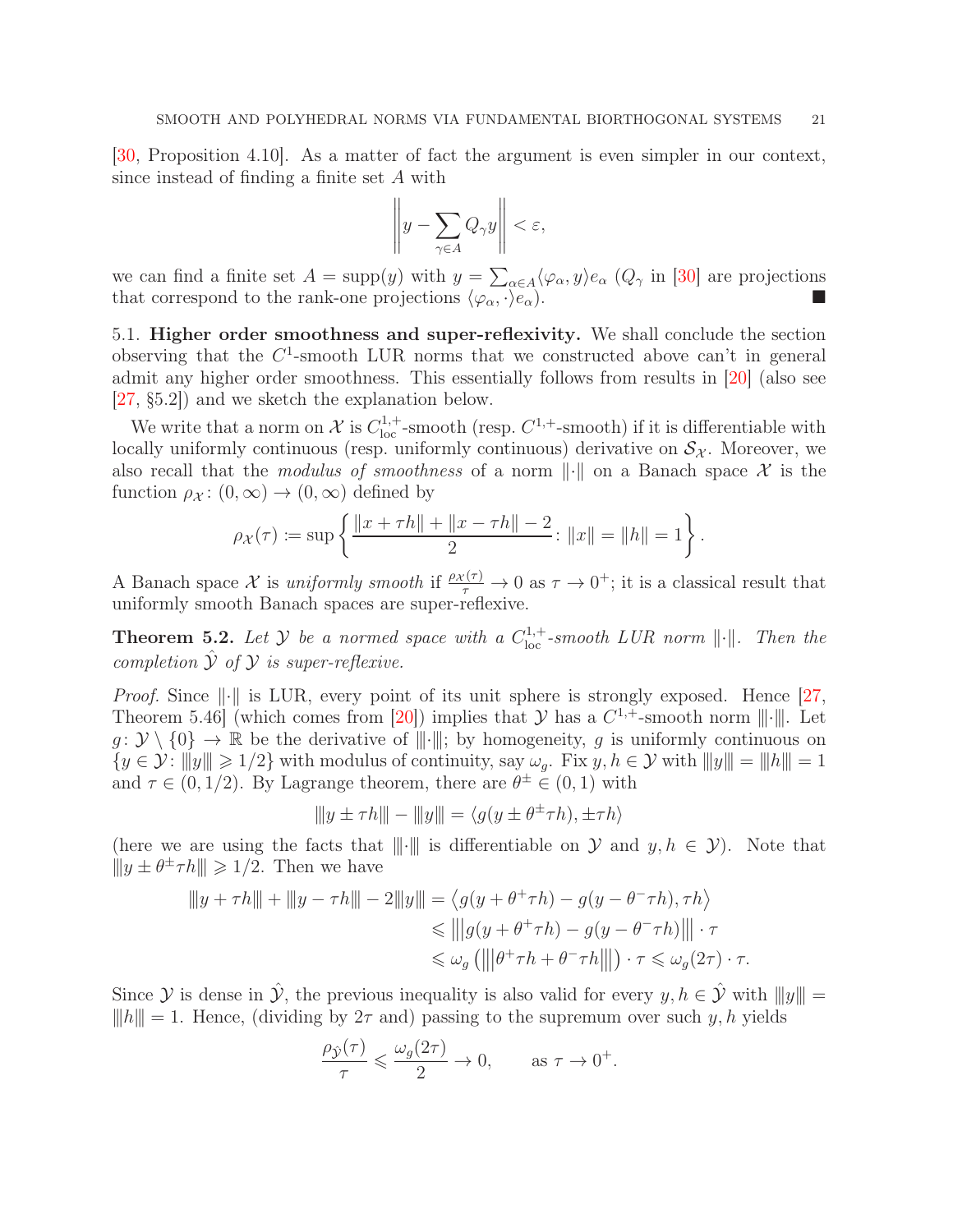Consequently,  $(\hat{y}, \|\cdot\|)$  is uniformly smooth, as desired<sup>[4](#page-21-15)</sup>. .

Remark 5.3. In particular, no dense subspace  $\mathcal Y$  of  $c_0(\Gamma)$  admits a  $C_{\text{loc}}^{1,+}$ -smooth LUR norm. This particular case could also be proved combining [\[27,](#page-22-0) Theorem 5.46] with [\[59\]](#page-23-9). More precisely, a standard 'small perturbations' argument shows that it is sufficient to consider  $\Gamma = \mathbb{N}$  and  $\mathcal{Y} = c_{00}$  (see, e.g., [32, Theorem 2.1]). Then [\[27,](#page-22-0) Theorem 5.46] would imply that  $c_{00}$  has a  $C^{1,+}$ -smooth norm, which is false, [\[59\]](#page-23-9).

Acknowledgements. We are indebted to Simone Ferrari for his helpful comments and references concerning Remark [3.4](#page-16-3) and to Vicente Montesinos for his remarks on [\[28\]](#page-22-14).

#### <span id="page-21-0"></span>**REFERENCES**

- <span id="page-21-12"></span>[1] T.A. Abrahamsen, V.P. Fonf, R.J. Smith, and S.L. Troyanski, Polyhedrality and decomposition, Quart. J. Math. 70 (2019), 409–427.
- <span id="page-21-14"></span>[2] F. Albiac and N. Kalton, Topics in Banach space theory, Graduate Texts in Mathematics, 233. Springer, New York, 2006.
- <span id="page-21-6"></span>[3] Y. Benyamini and J. Lindenstrauss, Geometric Nonlinear Functional Analysis, Volume 1, American Mathematical Society Colloquium Publications, 48. American Mathematical Society, Providence, RI, 2000.
- <span id="page-21-13"></span>[4] V. Bible, Using boundaries to find smooth norms, Studia Math. 224 (2014), 169–181
- [5] V. Bible and R.J. Smith, Smooth and polyhedral approximations in Banach spaces, J. Math. Anal. Appl. 435 (2016), 1262–1272.
- <span id="page-21-9"></span>[6] M. Bohata, J. Hamhalter, and O.F.K. Kalenda, On Markushevich bases in preduals of von Neumann algebras, Israel J. Math. 214 (2016), 867–884.
- <span id="page-21-10"></span>[7] M. Bohata, J. Hamhalter, O.F.K. Kalenda, A.M. Peralta, and H. Pfitzner, Preduals of JBW<sup>\*</sup>-triples are 1-Plichko spaces, Q. J. Math. 69 (2018), 655–680.
- <span id="page-21-4"></span>[8] J.M. Borwein and D. Preiss, A smooth variational principle with applications to subdifferentiability and to differentiability of convex functions, Trans. Amer. Math. Soc. 303 (1987), 517–527.
- <span id="page-21-8"></span>[9] S. Dantas, P. Hájek, and T. Russo, Smooth norms in dense subspaces of Banach spaces, J. Math. Anal. Appl. 487 (2020), 123963.
- <span id="page-21-11"></span>[10] W.J. Davis and W.B. Johnson, On the existence of fundamental and total bounded biorthogonal systems in Banach spaces, Studia Math. 45 (1973), 173–179.
- [11] R. Deville, Geometrical implications of the existence of very smooth bump functions in Banach spaces, Israel J. Math. 6 (1989), 1–22.
- <span id="page-21-5"></span>[12] R. Deville and M. Fabian, Principes variationnels et différentiabilité d'applications définies sur un espace de Banach, Publ. Math. Besançon 10 (1989), 79–102.
- <span id="page-21-7"></span>[13] R. Deville, V.P. Fonf, and P. Hájek, Analytic and polyhedral approximation of convex bodies in separable polyhedral Banach spaces, Israel J. Math. 105 (1998), 139–154.
- <span id="page-21-1"></span>[14] R. Deville, G. Godefroy, and V. Zizler, Smoothness and Renormings in Banach Spaces, Pitman Monographs and Surveys in Pure and Applied Mathematics, 64. Longman, Essex, 1993.
- <span id="page-21-3"></span><span id="page-21-2"></span>[15] I. Ekeland, On the variational principle, J. Math. Anal. Appl. 47 (1974), 324–353.
- [16] M. Fabian, On projectional resolution of identity on the duals of certain Banach spaces, Bull. Austral. Math. Soc. 35 (1987), 363–371.
- [17] M. Fabian, Gâteaux differentiability of convex functions and topology. Weak Asplund spaces, Canadian Mathematical Society Series of Monographs and Advanced Texts. A Wiley-Interscience Publication. John Wiley & Sons, Inc., New York, 1997.

<span id="page-21-15"></span><sup>&</sup>lt;sup>4</sup>This argument showing that  $C^{1,+}$ -smooth norm are uniformly smooth certainly is a classical one. We presented it just because of the passage to the completion that we needed in the midst of it.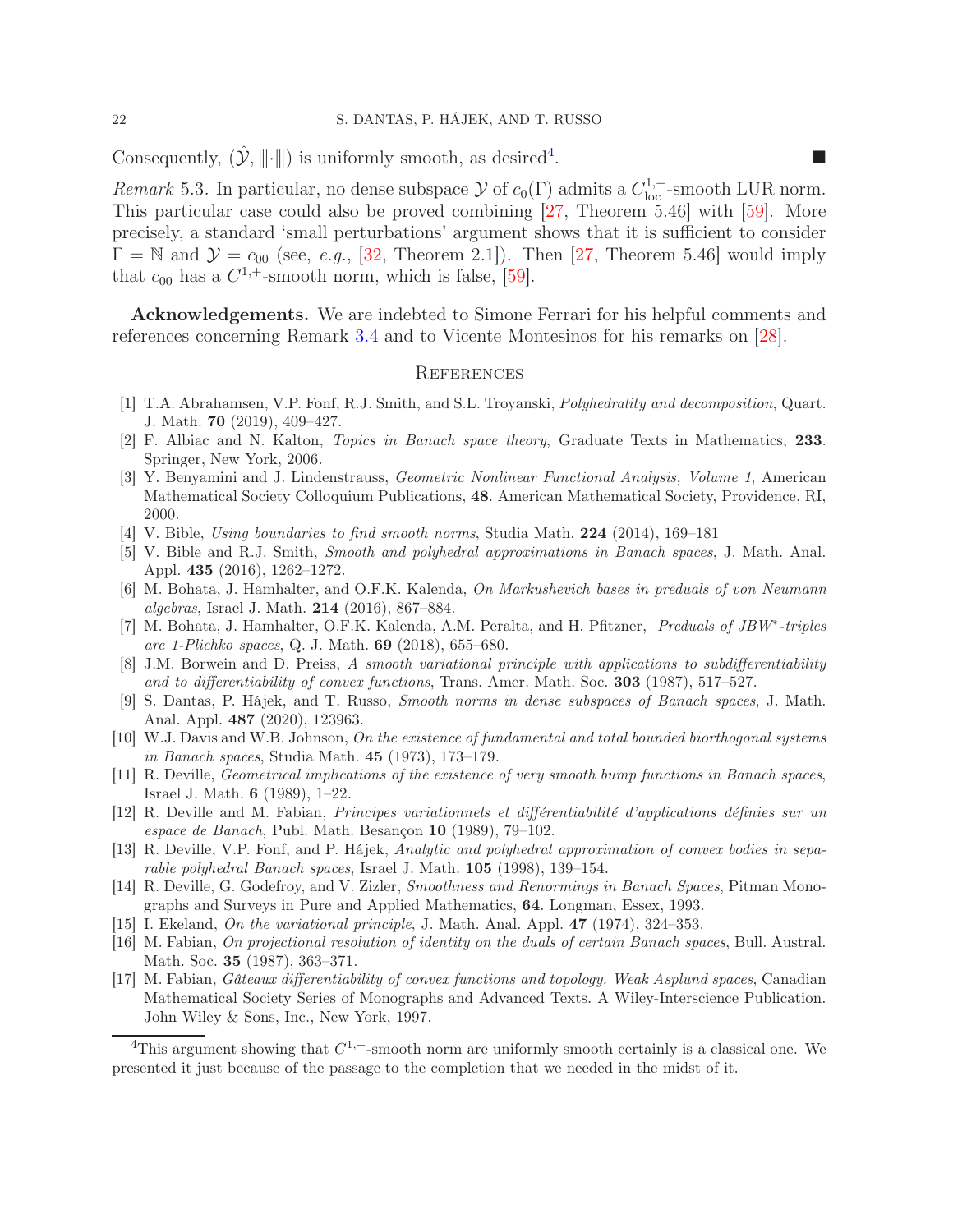- <span id="page-22-12"></span>[18] M. Fabian, P. Habala, P. Hájek, V. Montesinos Santalucía, and V. Zizler, Banach space theory. The basis for linear and nonlinear analysis, CMS Books in Mathematics/Ouvrages de Mathématiques de la SMC. Springer, New York, 2011.
- [19] M. Fabian, P. Hájek, and V. Zizler, A note on lattice renormings, Comment. Math. Univ. Carolin. 38 (1997), 263–272.
- <span id="page-22-2"></span><span id="page-22-1"></span>[20] M. Fabian, J.H.M. Whitfield, and V. Zizler, Norms with locally Lipschitzian derivatives, Israel J. Math. 44 (1983), 262–276.
- <span id="page-22-11"></span>[21] M. Fabian and V. Zizler, A note on bump functions that locally depend on finitely many coordinates, Bull. Aust. Math. Soc. 56 (1997), 447–451.
- [22] B.V. Godun and M. Kadets, Banach spaces without complete minimal systems, Funk. Analiz i Ego Pril. 14 (1980), 67–68.
- <span id="page-22-16"></span>[23] A.S. Granero, M. Jiménez-Sevilla, and J.P. Moreno, Intersections of closed balls and geometry of *Banach spaces,* Extracta Math. **19** (2004), 55–92.
- <span id="page-22-13"></span><span id="page-22-3"></span>[24] A.J. Guirao, V. Montesinos, and V. Zizler, Open problems in the geometry and analysis of Banach spaces, Springer, 2016.
- [25] V.I. Gurariy and W. Lusky, Geometry of Müntz spaces and related questions, Lecture Notes in Mathematics, 1870. Springer-Verlag, Berlin, 2005.
- [26] P. Hájek, Smooth norms that depend locally on finitely many coordinates, Proc. Amer. Math. Soc. 123 (1995), 3817–3821.
- <span id="page-22-14"></span><span id="page-22-0"></span>[27] P. Hájek and M. Johanis, Smooth Analysis in Banach Spaces, De Gruyter, Berlin 2014.
- [28] P. Hájek and V. Montesinos Santalucía, Boundedness of biorthogonal systems in Banach spaces, Israel J. Math. 177 (2010), 145–154.
- <span id="page-22-8"></span>[29] P. Hájek, V. Montesinos Santalucía, J. Vanderwerff, and V. Zizler, Biorthogonal systems in Banach spaces, CMS Books in Mathematics/Ouvrages de Mathématiques de la SMC, 26. Springer, New York, 2008.
- <span id="page-22-6"></span>[30] P. Hájek and A. Procházka,  $C^k$ -smooth approximations of LUR norms, Trans. Amer. Math. Soc. 366 (2014), 1973–1992.
- [31] P. Hájek and T. Russo, Some remarks on smooth renormings of Banach spaces, J. Math. Anal. Appl. 455 (2017), 1272–1284.
- <span id="page-22-5"></span>[32] P. Hájek and T. Russo, On densely isomorphic normed spaces, J. Funct. Anal. 279 (2020), 108667.
- <span id="page-22-15"></span>[33] R. Haydon, Smooth functions and partitions of unity on certain Banach spaces, Q. J. Math. 47 (1996), 455–468.
- [34] M. Jiménez Sevilla and J.P. Moreno, Renorming Banach spaces with the Mazur intersection property, J. Funct. Anal. 144 (1997), 486–504.
- <span id="page-22-9"></span><span id="page-22-4"></span>[35] M. Johanis, Smooth partitions of unity on Banach spaces, J. Funct. Anal. 273 (2017), 694–704.
- [36] J. Kakol, W. Kubiś, and M. López-Pellicer *Descriptive Topology in Selected Topics of Functional* Analysis, Developments in Mathematics, Vol. 24, Springer Science+Business. Media, New York, 2011.
- [37] O.F.K. Kalenda, *Valdivia compact spaces in topology and Banach space theory*, Extracta Math. 15 (2000), 1–85.
- <span id="page-22-10"></span>[38] O.F.K. Kalenda, Projectional skeletons and Markushevich bases, Proc. Lond. Math. Soc. 120 (2020), 514–586.
- <span id="page-22-7"></span>[39] W. Kubiś, Banach spaces with projectional skeletons, J. Math. Anal. Appl. 350 (2009), 758–776.
- [40] A.I. Markuševič, Sur les bases (au sens large) dans les espaces linéaires, C. R. (Doklady) Acad. Sci. URSS (N.S.) 41 (1943), 227–229.
- <span id="page-22-17"></span>[41] D. McLaughlin, R. Poliquin, J. Vanderwerff, and V. Zizler, Second-order Gateaux differentiable bump functions and approximations in Banach spaces, Canad. J. Math. 45 (1993), 612-–625.
- [42] J.P. Moreno, Geometry of Banach spaces with  $(\alpha, \varepsilon)$ -property or  $(\beta, \varepsilon)$ -property, Rocky Mountain J. Math., **27** (1997), 241–256.
- [43] J.P. Moreno, On the weak<sup>∗</sup> Mazur intersection property and Fréchet differentiable norms on dense open sets, Bull. Sci. Math. 122 (1998), 93–105.